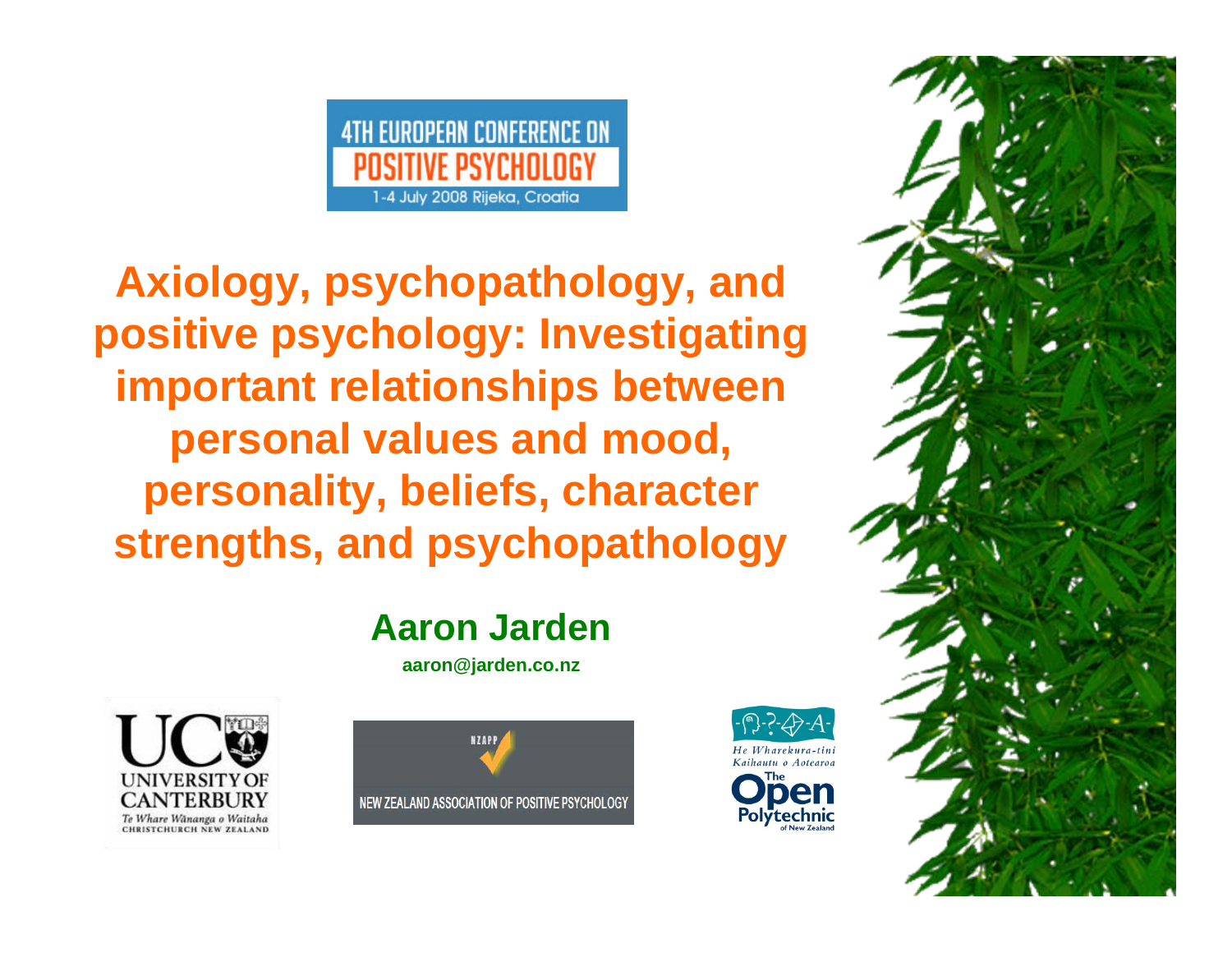## **Outline**

- Ñ**Origins of this research**.
- Ñ Background.
	- ÑThe history of values in psychology.
	- ÑDefinitions of values.
	- \* Values and similar constructs.
- Ñ**Shalom Schwartz's theory of values**.
- ÑThe Important Values Study (pilot).
- Ñ **The Values Study**.
	- ÑAims.
	- ÑMethods.
	- Ñ**Findings**.
- ÑThe measurement of values.
- Ñ**Main conclusions.**

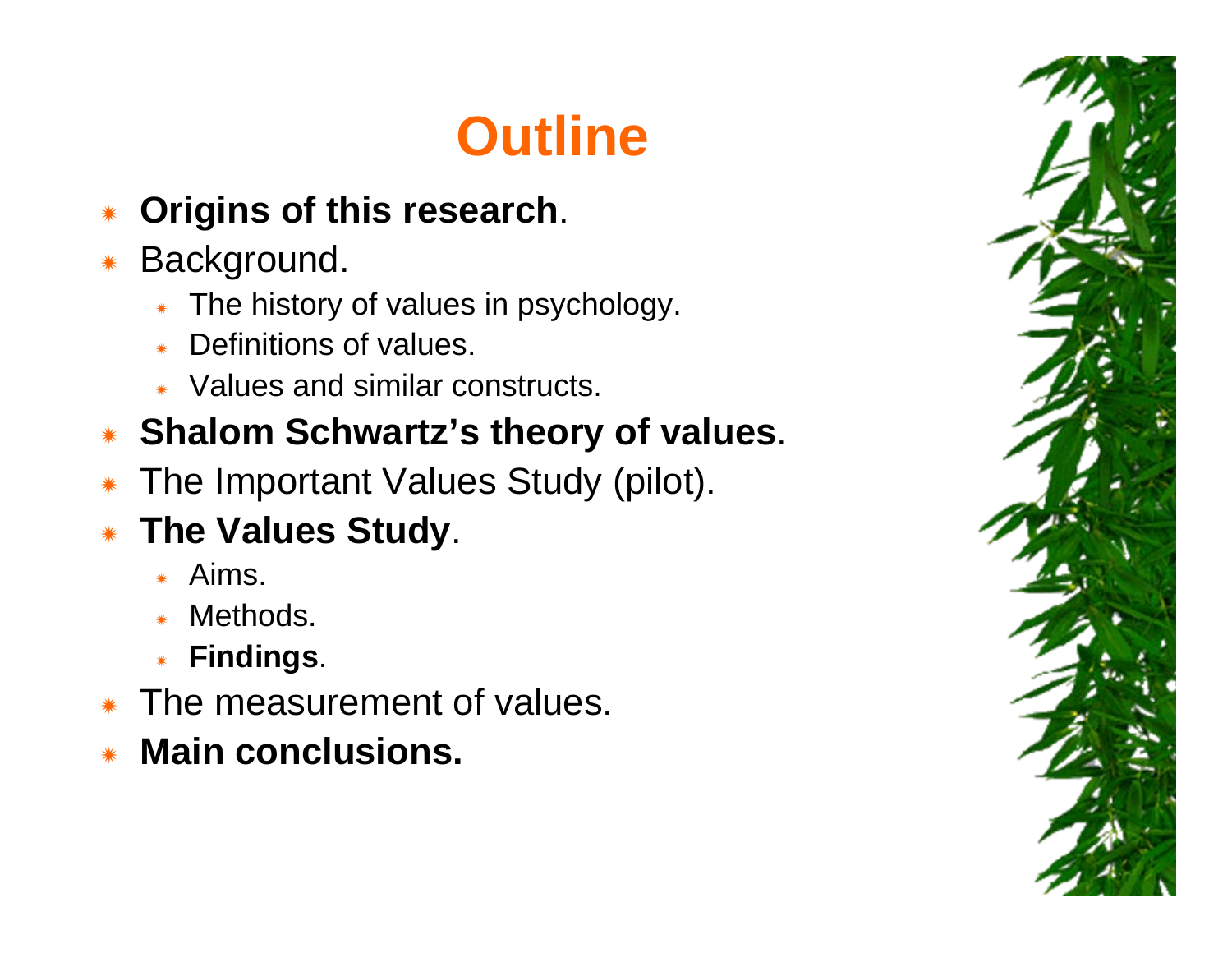## **Origins of this research**

- Ñ Qualitative research on beliefs in cognitive therapy; how they were constructed and used in therapy.
- Ñ People seem talk about their values; values are important.
- Ñ I was interested in the relationship between values and mood and psychopathology:
	- \* If you believe that values are important, are you happier?
	- ÑIf you know your values, are you happier?
	- ÑIf you live in alignment with your values, are you happier?
	- \* Are there differences between happy and sad people in the specific types of values they endorse?
	- \* Are there differences between people high or low in psychopathology and the specific types of values they endorse?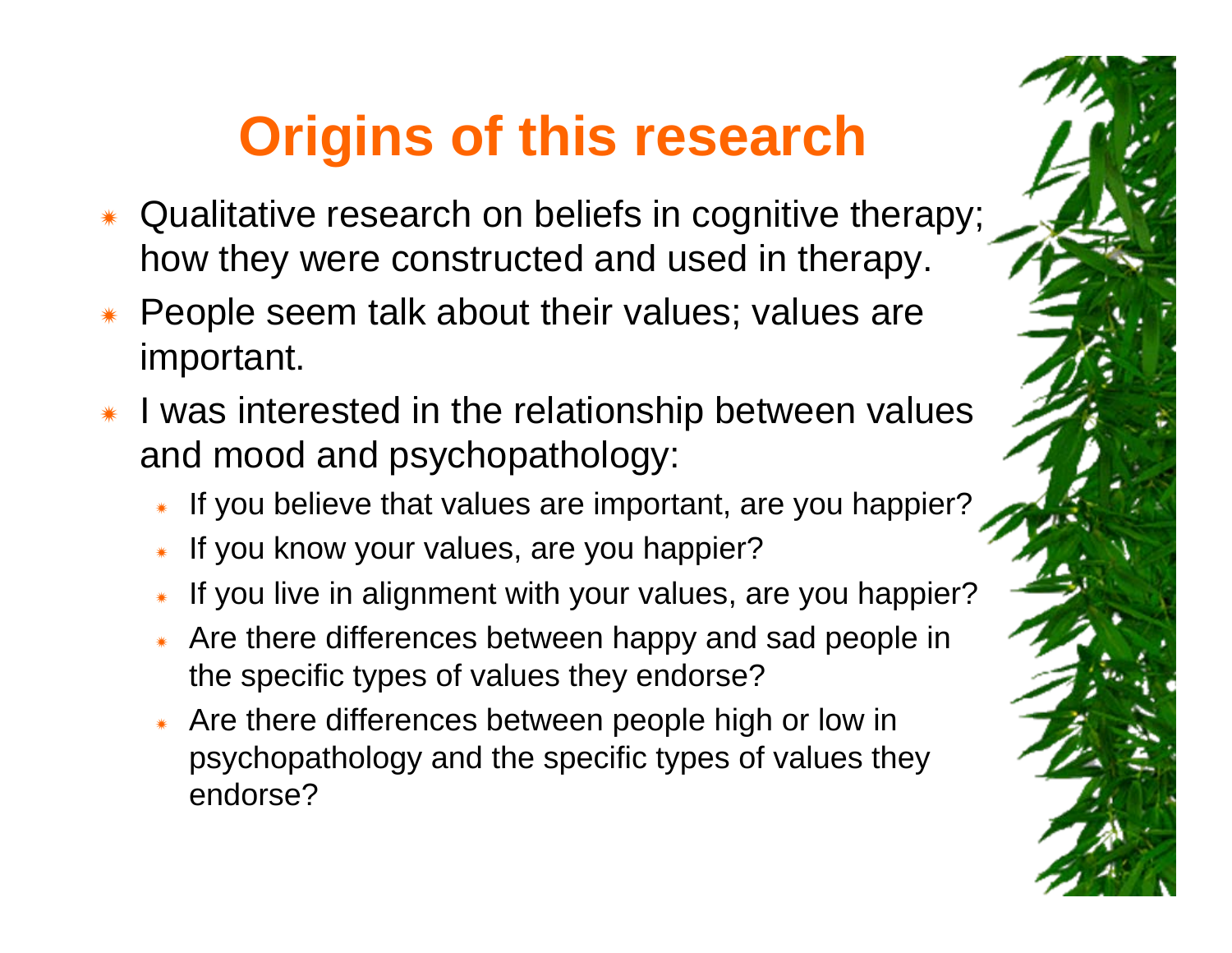- Ñ The concept of values became a research focus for scholars in the early 1930's.
- Ñ By the 1960's, values were an explicit focus of nearly all the social science disciplines.
- Ñ Little research on values between the 1960's and 1980's (≠anti-cognitivist movement & behaviourism).
- \* The 1980's saw a large renewed interest in values:
	- \* Allen Bergin's 1980 article (Bergin, 1980) and Albert Ellis's reply (Ellis, 1980) – this sparked debate about values issues among helping professionals.
	- Ñ Milton Rokeach's book *The Nature of Human Values*  (1973) "caused a surge of empirical studies which investigated the role of human values in many branches of psychology" (Debats & Bartelds, 2005, p.48).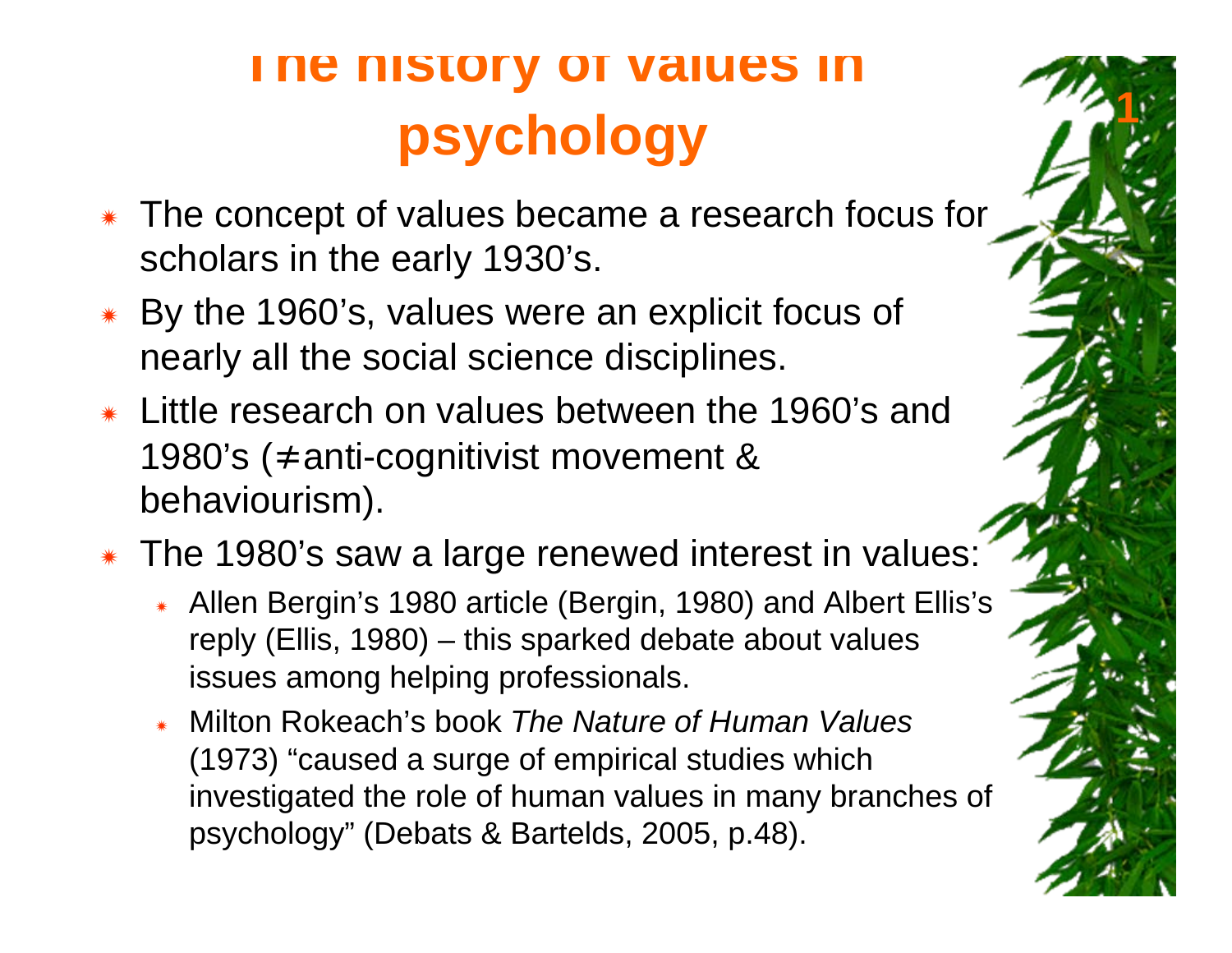- Ñ Recent values research has been sporadic and in various psychological sub-disciplines, e.g.:
	- ÑTherapists' values (e.g., Kelly & Strupp, 1992).
	- Ñ The universality of values (Schwartz, 1992; Cohen & Cohen, 1995).
	- Ñ Specific religious and spiritual values (Roccas, Sagiv, Schwartz, & Knafo, 2002; Schwartz & Huismans,1995; Bergin, 1980).
	- ÑCultural and national values (Swartz, 1992).
	- Ñ The transmission of values within the family (Hitlin & Piliavin, 2004).
	- ÑValues based interventions (Ernst, 2002).
	- Ñ The intergenerational transmission of values (Schwartz & Bilsky, 1990).

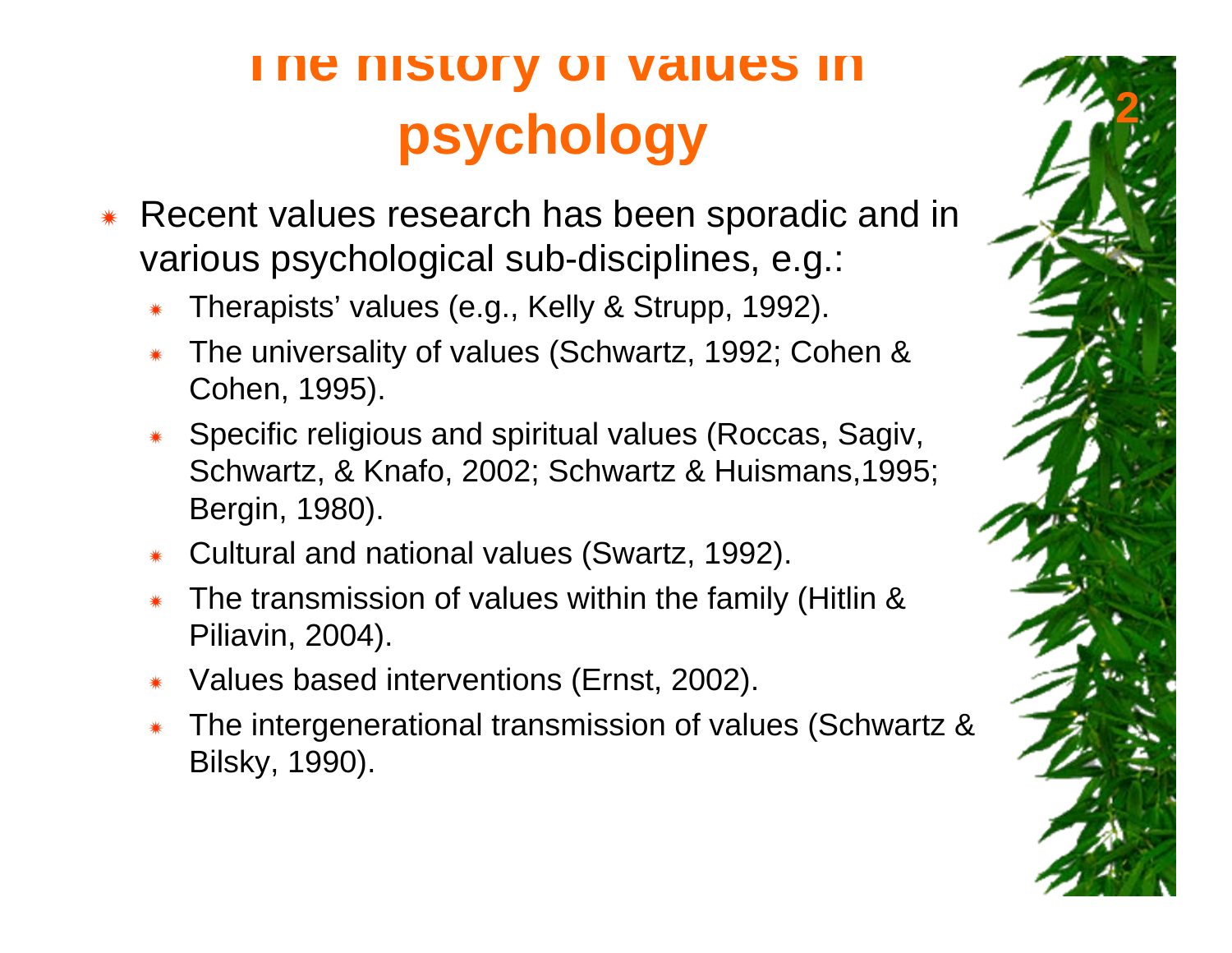- Ñ Values have shown relationships with things such as:
	- Ñ Political and environmental attitudes (Duriez, Luyten, Snauwaert, & Hutsebaut, 2002; Grunert & Juhl, 1995).
	- ÑHealth behaviour (Ernst, 2002).
	- ÑInterpersonal cooperation (Schwartz, 1996).
	- Ñ Behaviour aimed at value attainment (Bardi & Schwartz, 2003).
	- ÑGender (Feather, 1984; Struch et al., 2002).
	- ÑField of study (Verkasalo et al., 1994).
	- ÑThe Big Five personality traits (Roccas et al., 2002).
	- ÑTherapy efficacy (Phillips, Russell & Brennan, 2002).

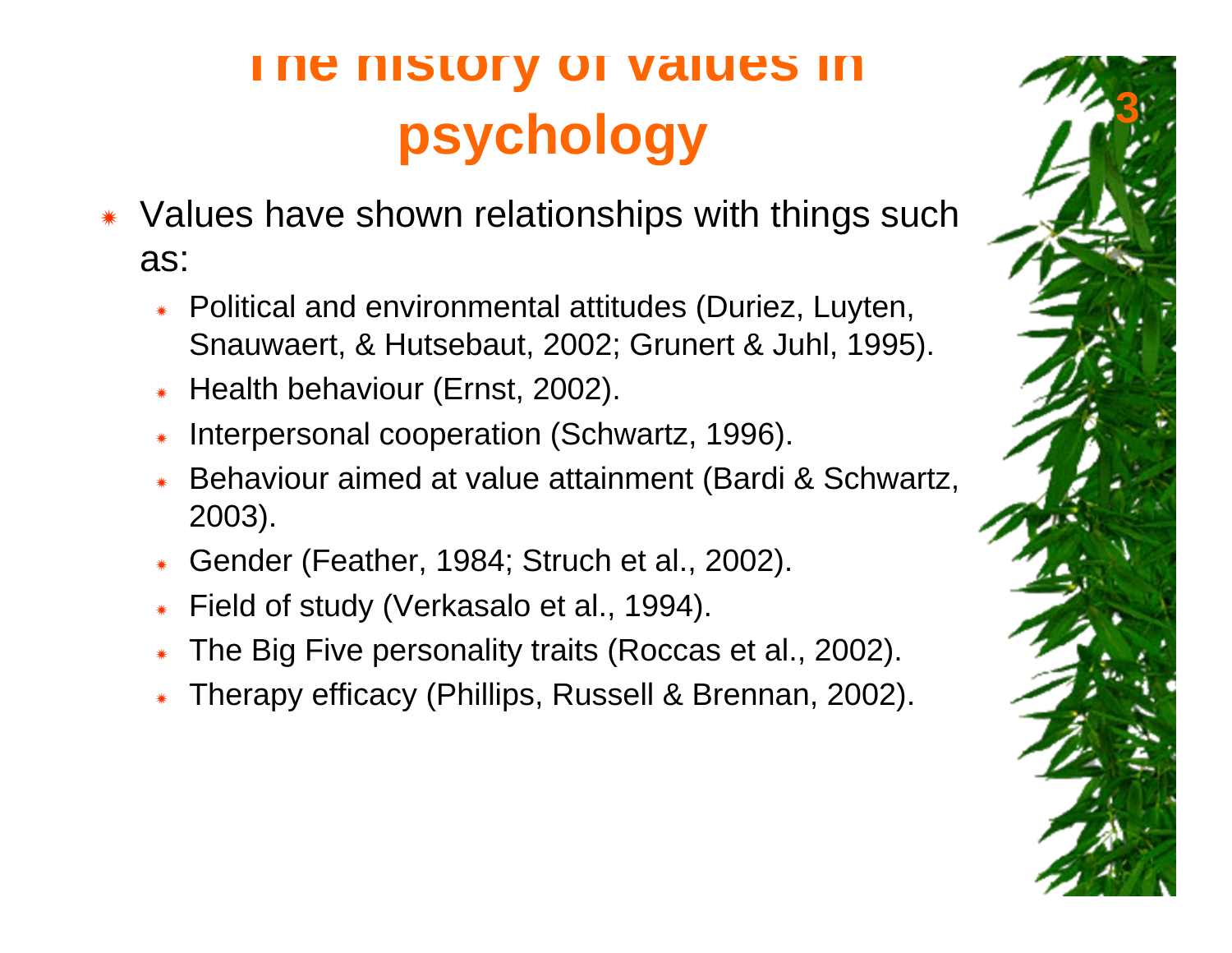- Ñ Values are currently not a central topic in psychology:
	- \* There is a distinct lack of mention of 'value' or 'values' in popular and common psychology textbooks. Proctor and Williams (2006) surveyed 33 introductory psychology textbooks from 2003 to 2005 to determine their most frequently cited concepts. Via glossaries, 428 terms were found in 50% or more of the texts, and were designated "core concepts". However, 'value' or 'values' were not among the 428 core concepts.
	- \* Rohan (2000) observed that there was no discussion of value theory in a sample of 10 introductory social psychology and personality textbooks published between 1990 and 2000.
- Ñ Although the history of values in psychology is brief, there is a long tradition and large literature on values in philosophy (notably ethical theory: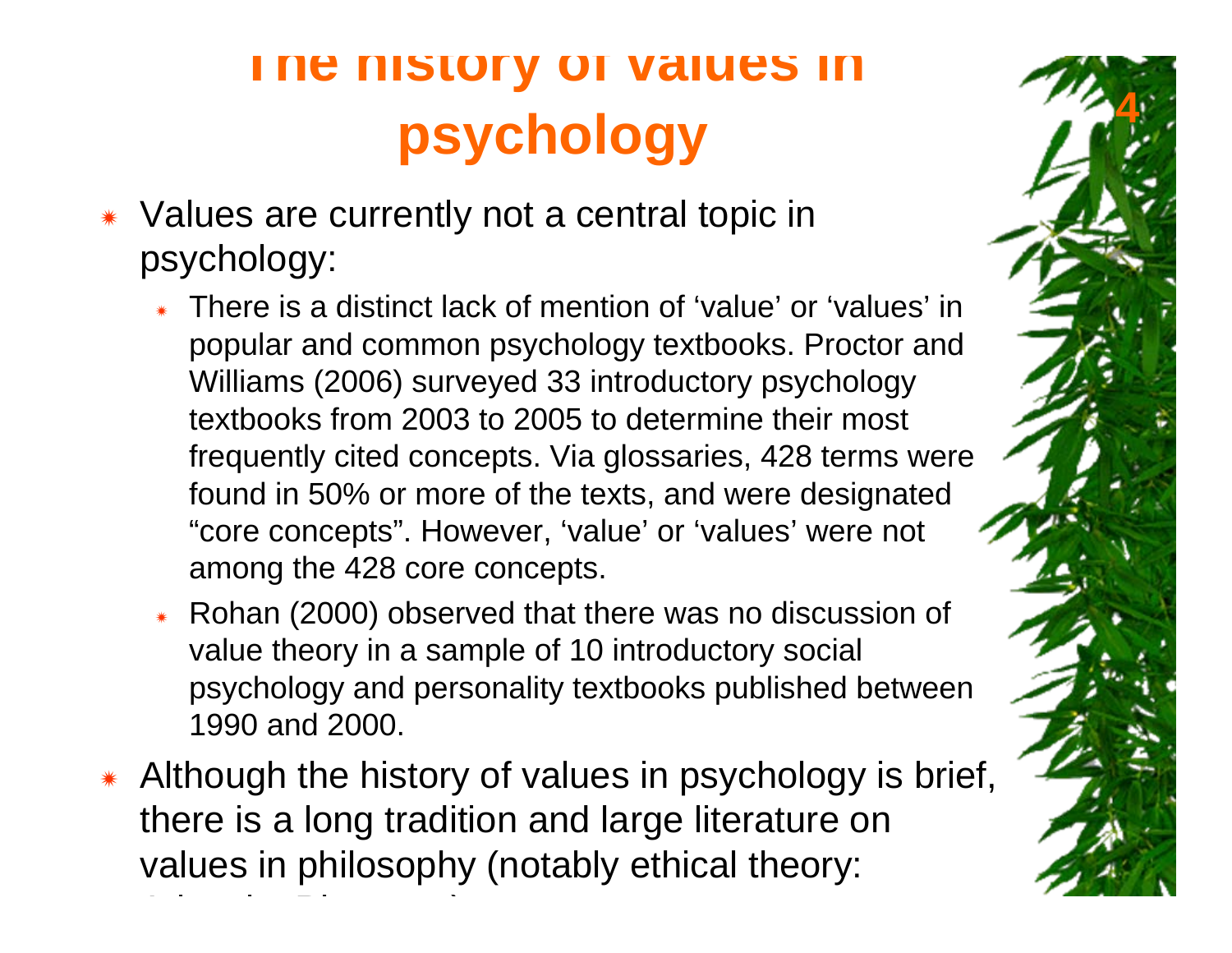#### **Definitions of values**

- ÑAxiology  $=$  the study of values.
- Ñ Many different conceptions and definitions of 'value' and 'values' in different domains within psychology.
	- $\ast$  Clyde Kluckhohn = as "a conception, explicit or implicit, distinctive of an individual or characteristic of a group, of the desirable, which influences the selection from available modes, means, and ends of action" (Kluckhohn, 1951, p. 395).
	- $*$  Milton Rokeach = an "enduring belief that a specific mode" of conduct or end-state of existence is personally or socially preferable to an opposite or converse mode of conduct or end-state of existence" (1973, p. 5).
	- $*$  Schwartz = as "desirable transsituational goals, varying in importance, that serve as guiding principles in the life of a person or other social entity" (1994, p. 21).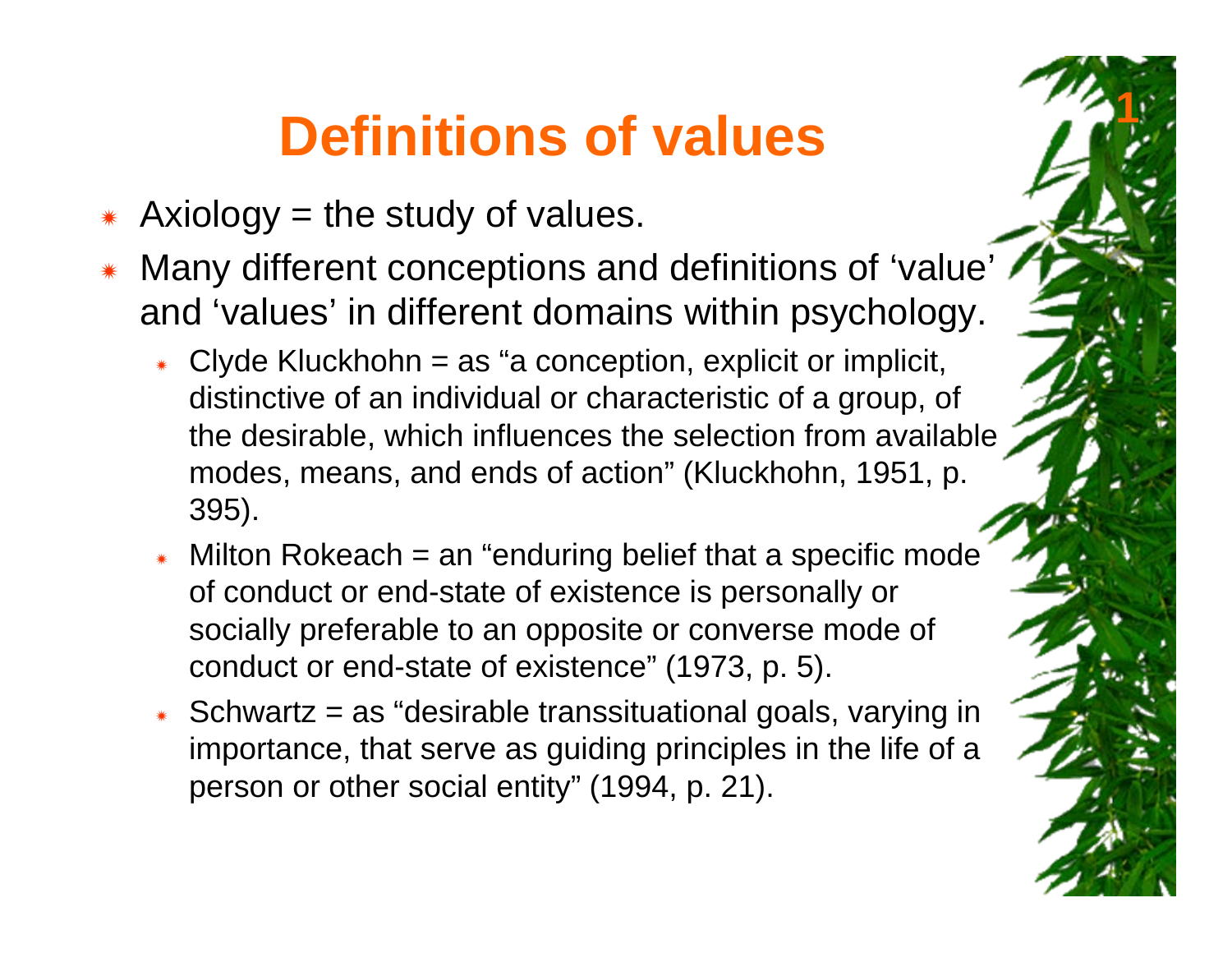#### **Definitions of values**

**2**

\* Schwartz - "there is widespread agreement in the literature regarding five features of the conceptual definition of values":

A value is a (1) belief (2) pertaining to desirable end states<br>or modes of conduct, that (3) transcends specific situations,<br>(4) guides selection or evaluation of behaviour, people, and<br>events, and (5) is ordered by import

- \* More recently, Schwartz "conceptions of the desirable that guide the way social actors (e.g., organisational leaders, policy-makers, individual persons) select actions, evaluate people and events, and explain their actions and evaluations" (1999, p. 24).
- Ñ Other definitions: Lewin (1951), Heider (1958), Allport (1961), Williams (1968), Super (1980), Hofstede (1980), Feather (1996), Maio and Olson (1998), Carver and Scheier (1998), Maes and Gebhardt (2000), Marini (2000), Henderson (2003), and Lindeman & Verkasalo (2005).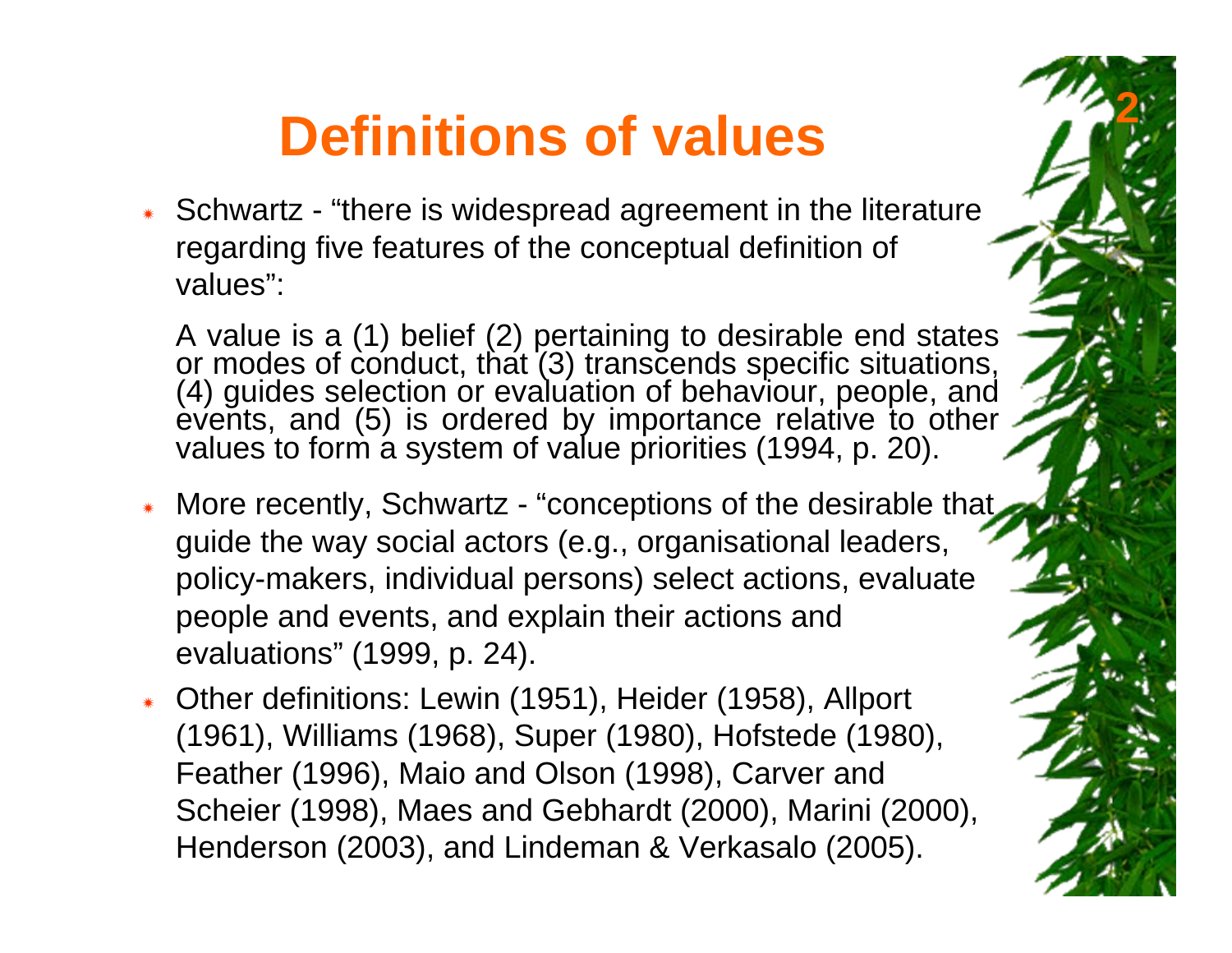#### **Values and similar constructs**

- \* "The term 'values' has been used variously to refer to interests, pleasures, likes, preferences, duties, moral obligations, desires, wants, goals, needs, aversion and attractions, and many other kinds of elective orientations" (Williams, 1979, p. 37).
- \* Some of the more central concepts in the literature include attitudes, traits, norms and needs; some of the more peripheral concepts include likes, schemas, and moral obligations.
- Ñ Values differ from **attitudes:**
	- $\ast$  in that values are more abstract, inherently positive, subject to hierarchical ordering by importance, and central to issues of personhood.
	- $\quad$  attitudes are less directly implicated in behaviour and specifically evaluative.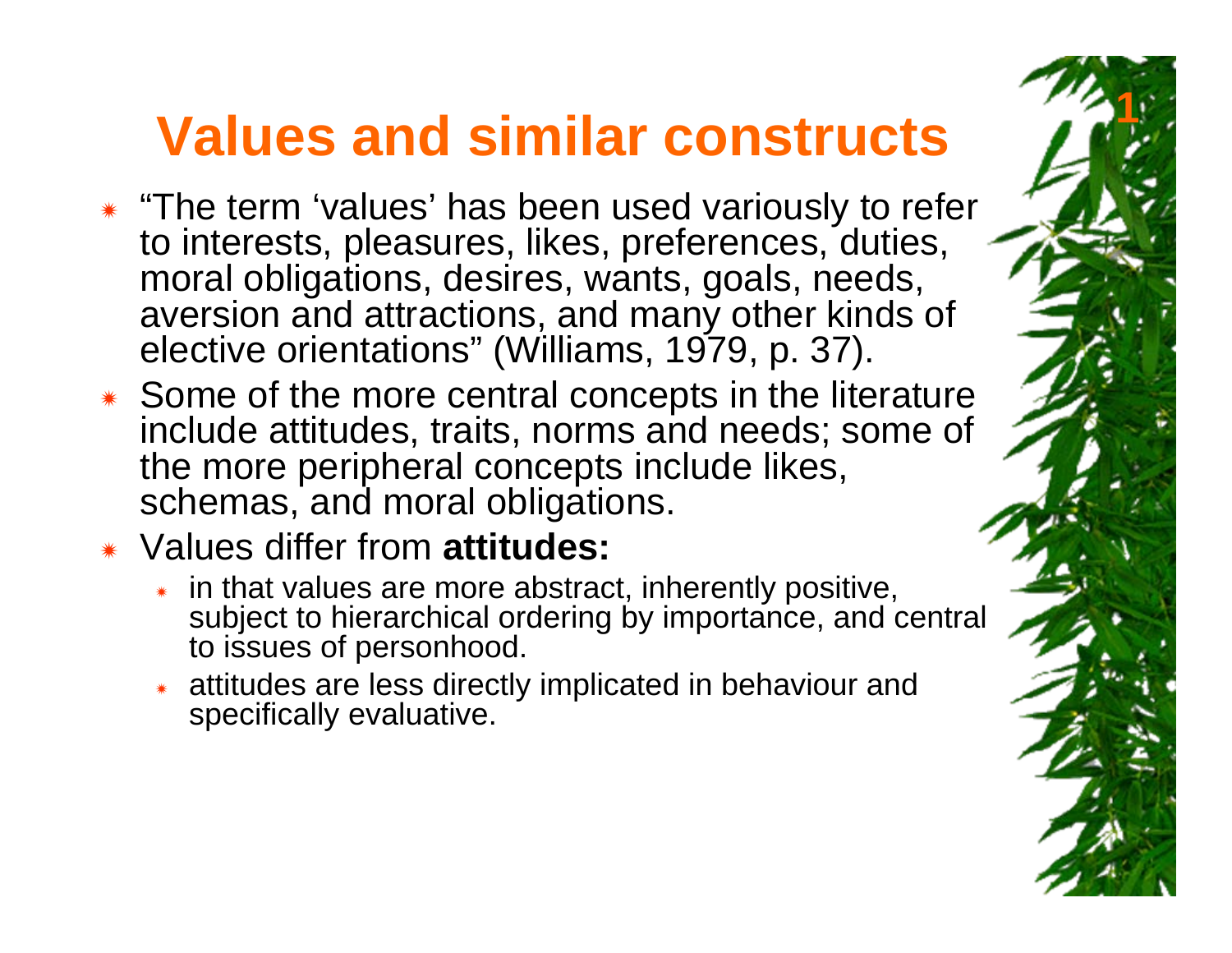### **Values and similar constructs**

**2**

#### Ñ Values differ from **traits:**

Ñ in that values are not conceptualised as fixed aspects of personality, are inherently positive, and provide an evaluative function.

#### Ñ Values differ from **norms:**

- \* in that values are 'trans-situational', measured at an individual level, and capture a personal ideal.
- Ñ norms are situation specific, measured at group level, and capture an 'ought' sense.

#### ÑValues differ from **needs:**

- $*$  in that values capture a feature of social life.
- Ñneeds connote a biological influence on behaviour.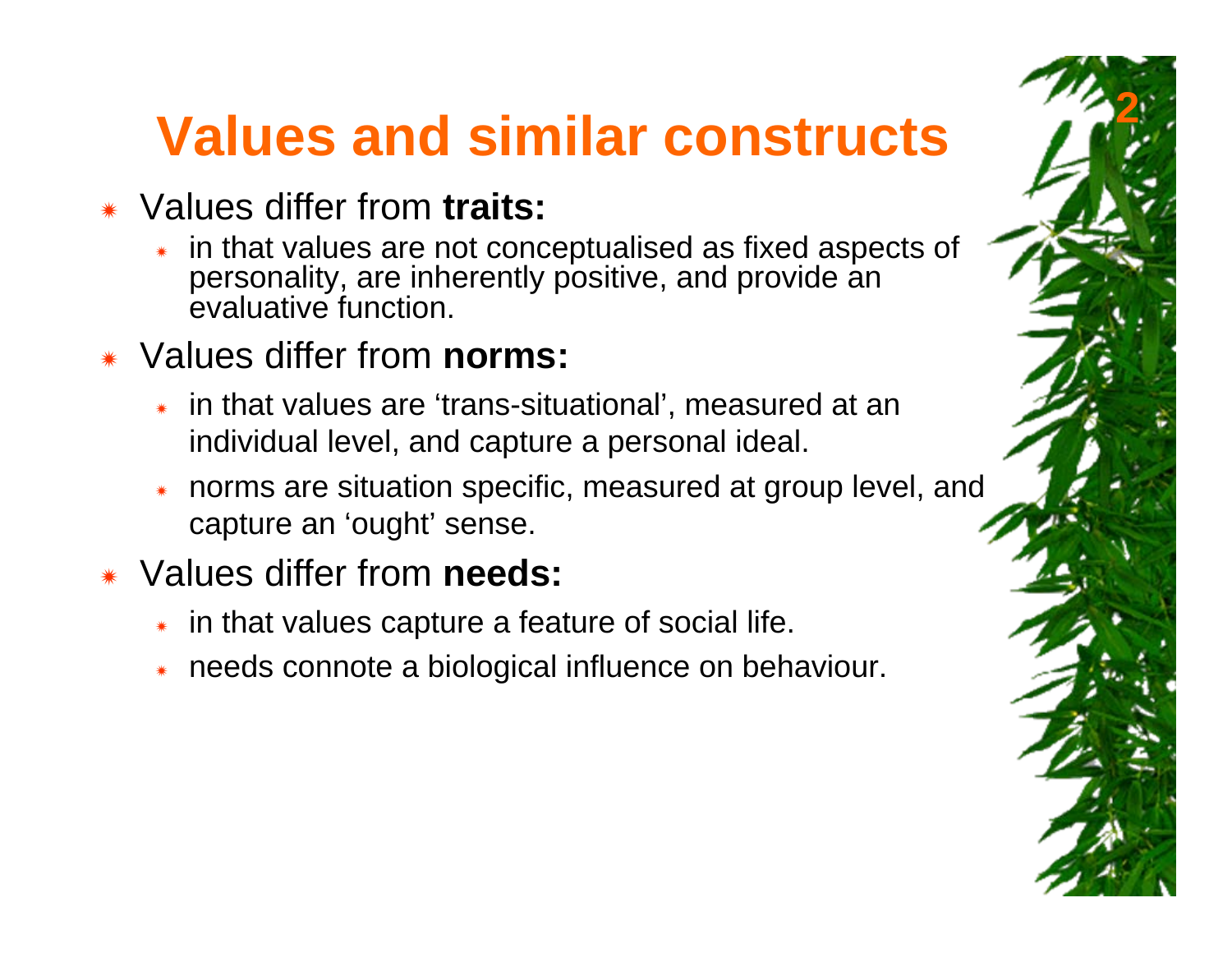#### **Schwartz's theory of values**

- \* Shalom Schwartz was the first to empirically validate a systematic theory regarding the organisation of an individuals' value system.
- \* Others have also attempted this, e.g.: Hofstede (1980), Kluckhohn & Strodtbeck (1961), Parsons & Shils (1951), and of course Rokeach (1973).
- \* Schwartz:
	- \* searched for an underlying universality of the content and structure of values across cultures (1992, 1994).
	- Ñgained empirical support for theory from 70+ cultures.
	- Ñ conceptualized an expanded model that classified many individual values into 10 universally distinct value types.
	- \* value content consists of the type of goal or motivational concern it expresses, and the model specifies the dynamics of conflict and congruence among the 10 individual value types.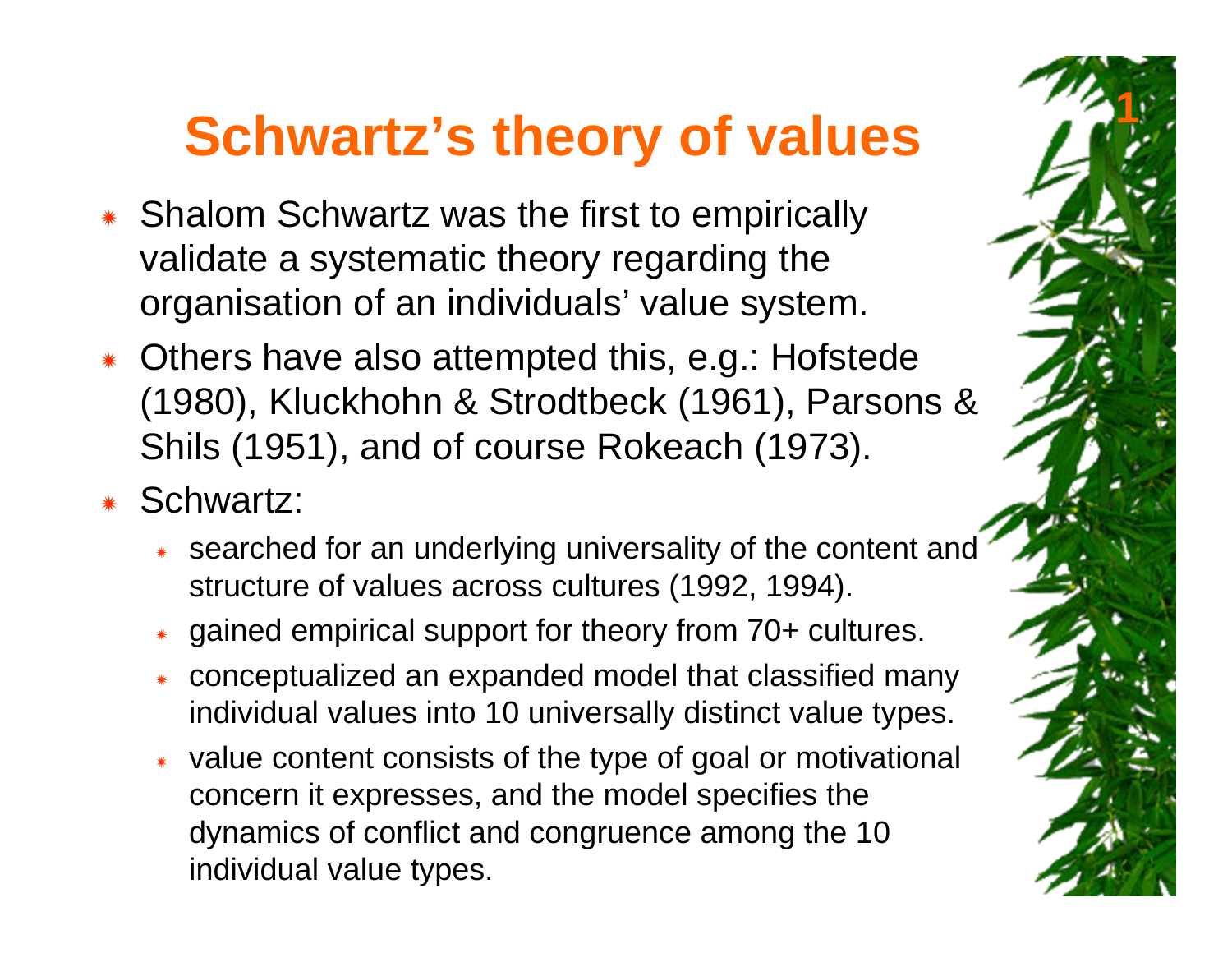#### **Schwartz's theory of values**

**2**

Theoretical model of relations among 10 motivational types of values.

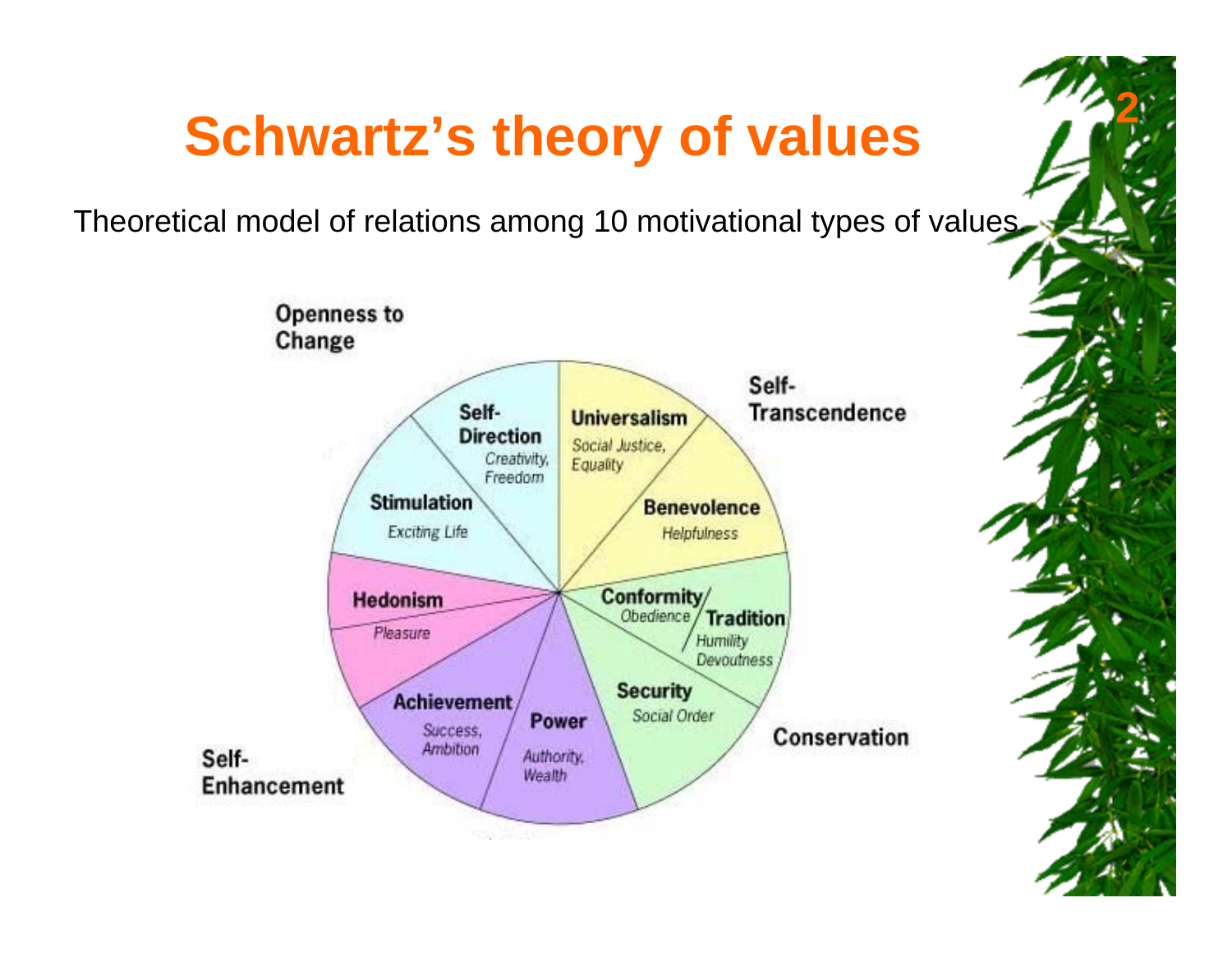## **The Important Values Study**

- Ñ 103 participants, 10 measures (e.g., BDI-II, SVS, BSI)
- Ñ Looked at the relationship between:
	- \* values and low mood.
	- $*$  values and psychopathology.
	- Ñ three different ways of measuring values (SVS, PVQ, SSVS).
- \* Main findings:
	- \* Age associated with positive affect (older more positive: on PANAS).
	- $*$  Relationship status associated with life satisfaction (married & in partnership more life satisfaction).
	- \* Previous psychartric diagnosis associated with low mood (BDI-II个& Happiness Mẽasures↓).
	- \* Current medical issue associated with lower satisfaction with life (SwLS).
	- \* The importance of values not associated with mood.
	- \* The values of achievement and benevolence considered more important for those without low mood.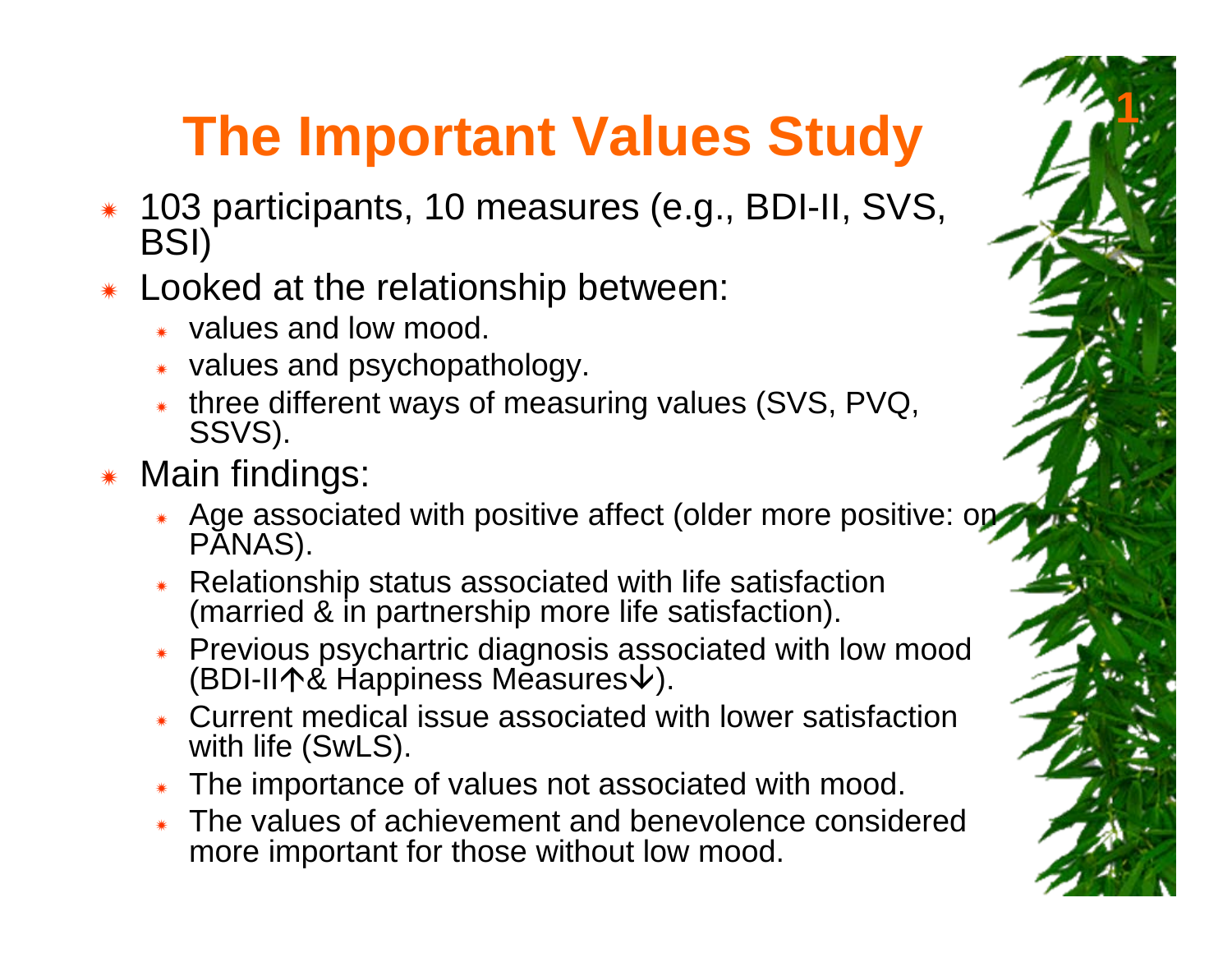## **The Important Values Study**

Ñ Those with low mood not currently satisfied with their  $v$ alues:<br>==



- Ñ The importance of values not associated with psychopathology.
- Ñ Those without psychopathology value benevolence (3), self-direction (1), achievement (1) and stimulation (1) more.
- Ñ\* All three ways of measuring values highly correlated, but

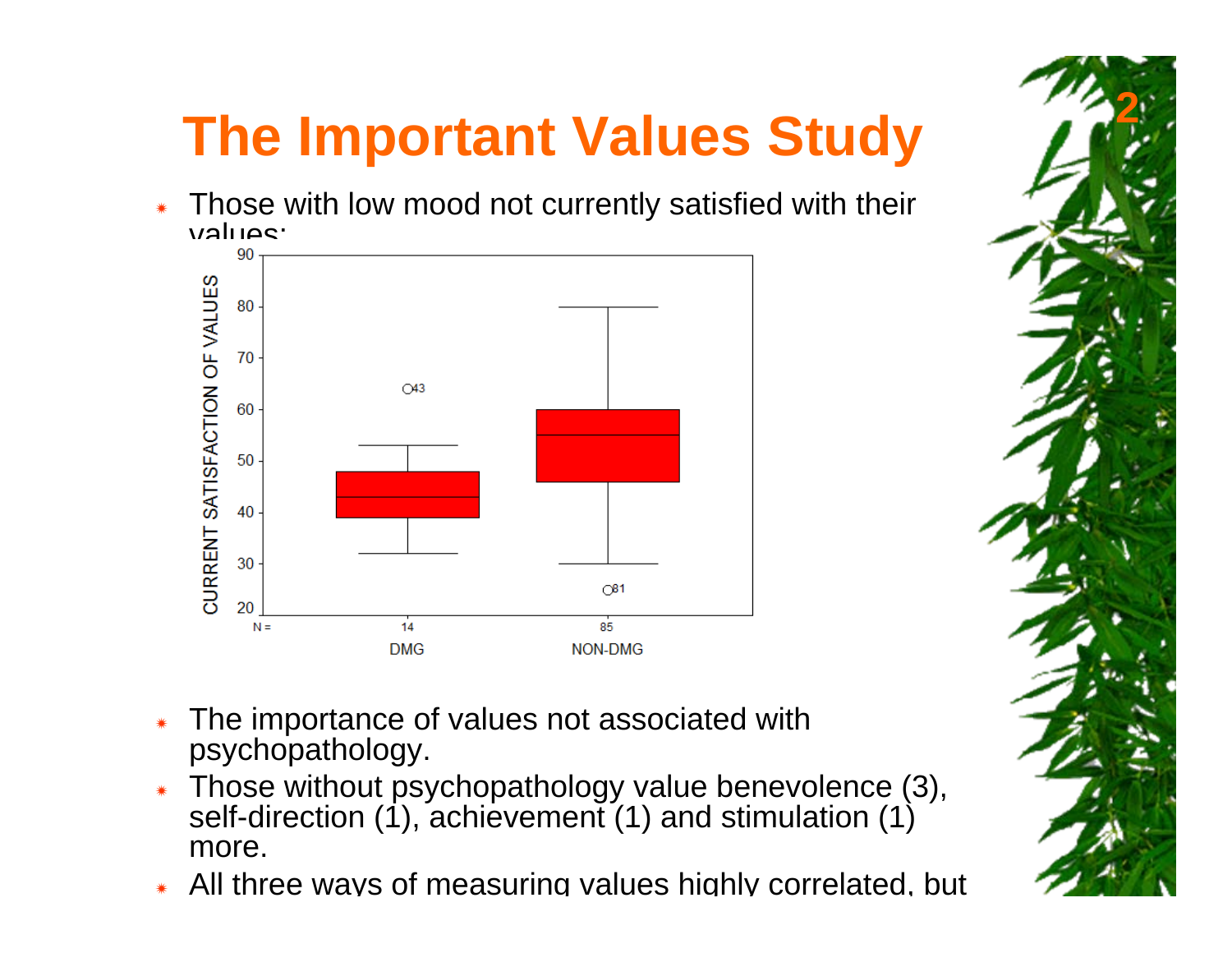- Ñ Looked at the relationships between:
	- \* values and low mood.
	- \* values and psychopathology.
	- $\quad \bullet \quad$  values and personality, dysfunctional beliefs, and character strengths.
- Ñ Design:
	- ÑBuilds on a previous study (pilot).
	- \* Web-based.
	- \* Used mostly common and brief psychometric scales (11 measures).
		- $*$  3 values (e.g., Qual Q's, SSVS, PVQ).
		- Ñ 2 mood (CES-D, **BSI-**DEP).
		- Ñ 2 Psychopathology (**BSI**, DAS).
		- Ñ 4 others: TIPI, SwLS, HM, VIASC-R.
	- \* Participants recruited via e-mail list, website postings, newsletters.
	- \* Ran for 49 days, starting on 18/DEC/07 and ending on 04/FEB/08.

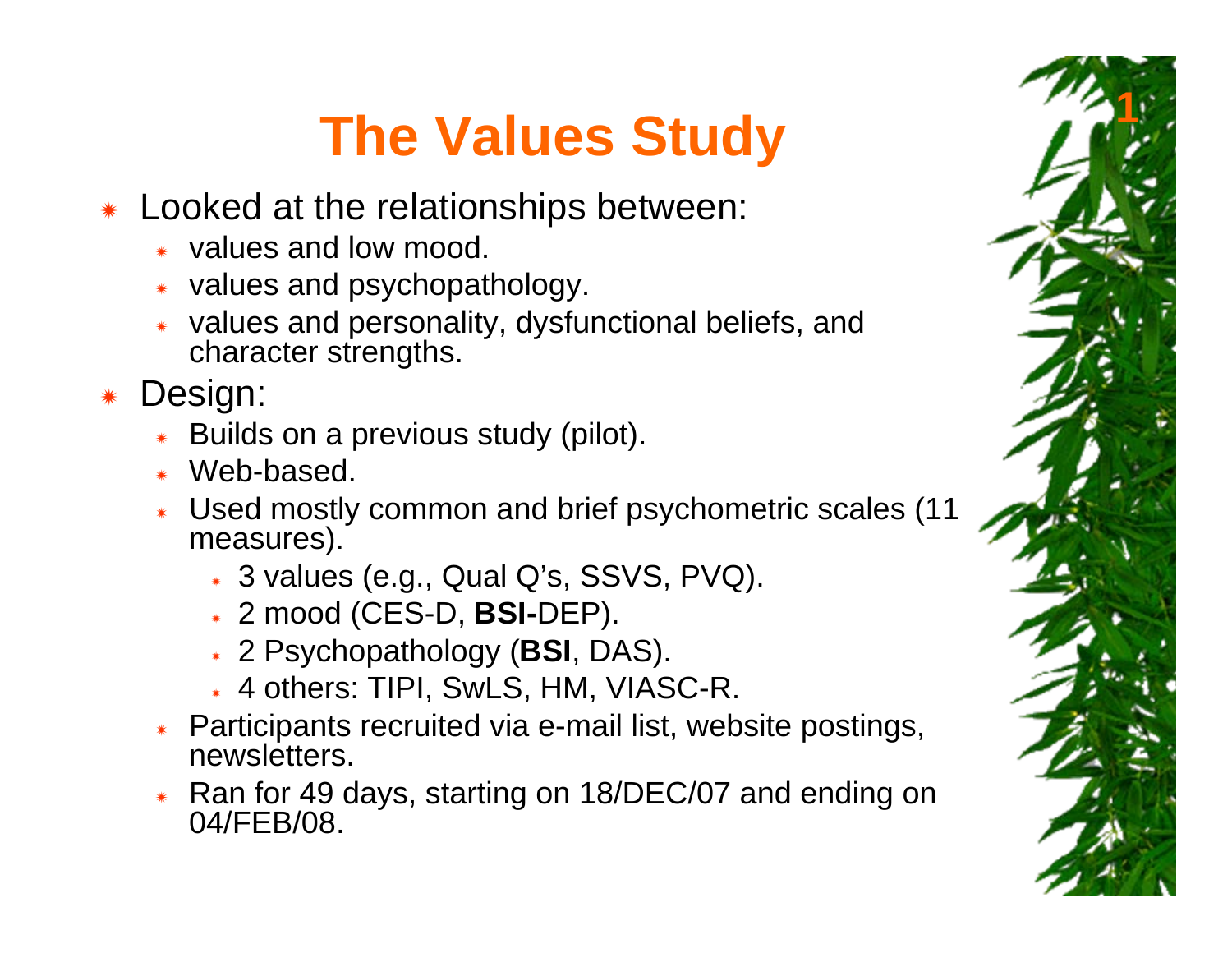**2**

- Ñ Participants:
	- ÑN=492 (5% data cleaned – extreme & erratic responding).
	- $*$  71% Female.
	- $\quad$  18-75 years, mean age 33.
	- Ñ56% NZ, 22% UK, 10% Canada, 6% USA, 6% Australia.

#### ÑMain findings:

\* Schwartz model confirmed in data by multidimensional scaling.

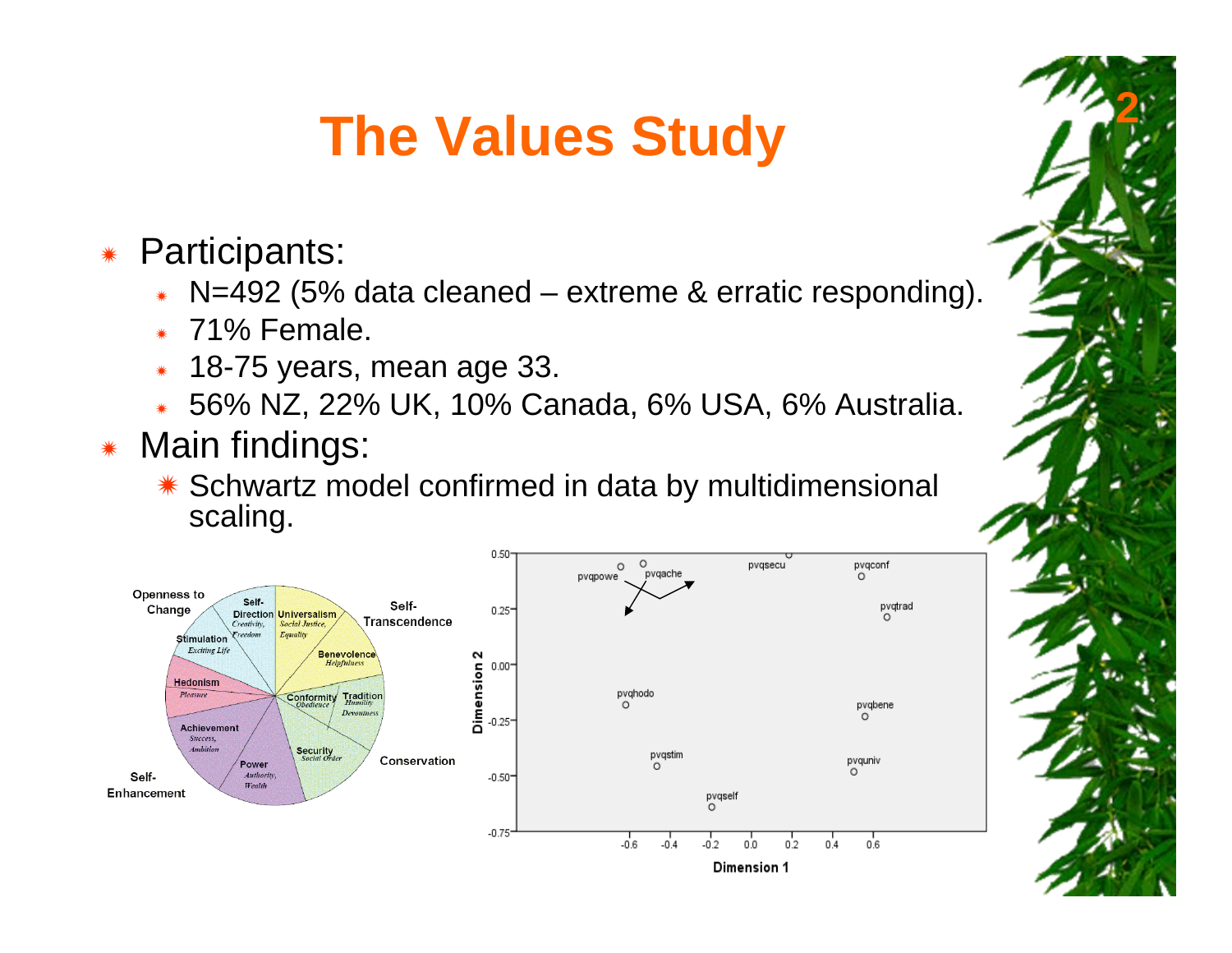- ÑDemographic findings:
- \* Females higher in importance of values, knowledge of value, and more low mood.
- \* Age positively correlated with knowledge of values, importance of values, and living in alignment with values, and negatively correlated with low mood, psychopathology, and strengths.
- \* NZ and USA both greater importance of values than UK.
- \* Those that had received a psychiatric diagnosis and those currently taking medications all reported more depressed mood, less satisfaction with life, less emotional wellbeing on the HM scale question, reported being happy less of the time, reported being unhappy more of the time, and more psychopathology.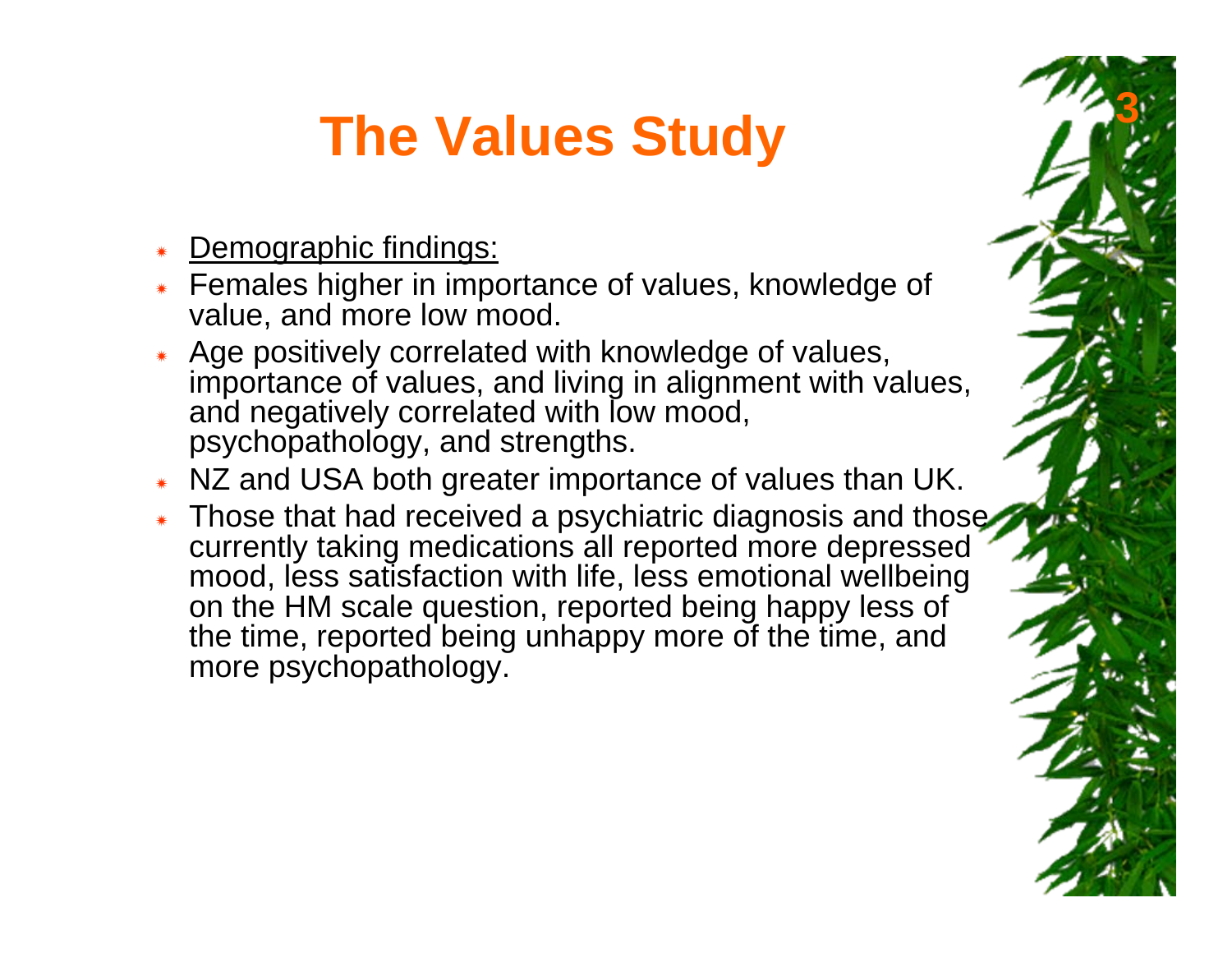- Ñ DMG (Depressed Mood Group):
	- \* 93 of the 492 participants having both a CES-D score of 16 or greater, and a BSI depression subscale Tscore of 60 or greater.

- Ñ The DMG were: more female, younger, a greater proportion were foreign, and were higher in rates of previous psychiatric diagnosis and current medication use.
- **EXALGO CHECK:** The DMG were less satisfied with **EXALGO**. life, reported a greater amount of time unhappy, a less amount of time happy, and rated a lower perceived quality of general happiness.
- \* The importance of values not associated with mood.
- **K** The values of stimulation, self-direction and hedonism were considered more important for those without low mood (Non-DMG).
- \* Self-enhancement/self-transcendence. Neither associated with mood group (i.e., DMG or Non-DMG).
- Ñ Openness-to-change/conservation. Non-DMG more opento-change.
- Ñ Non-DMG know values more and live in alignment with theirvalue more than DMG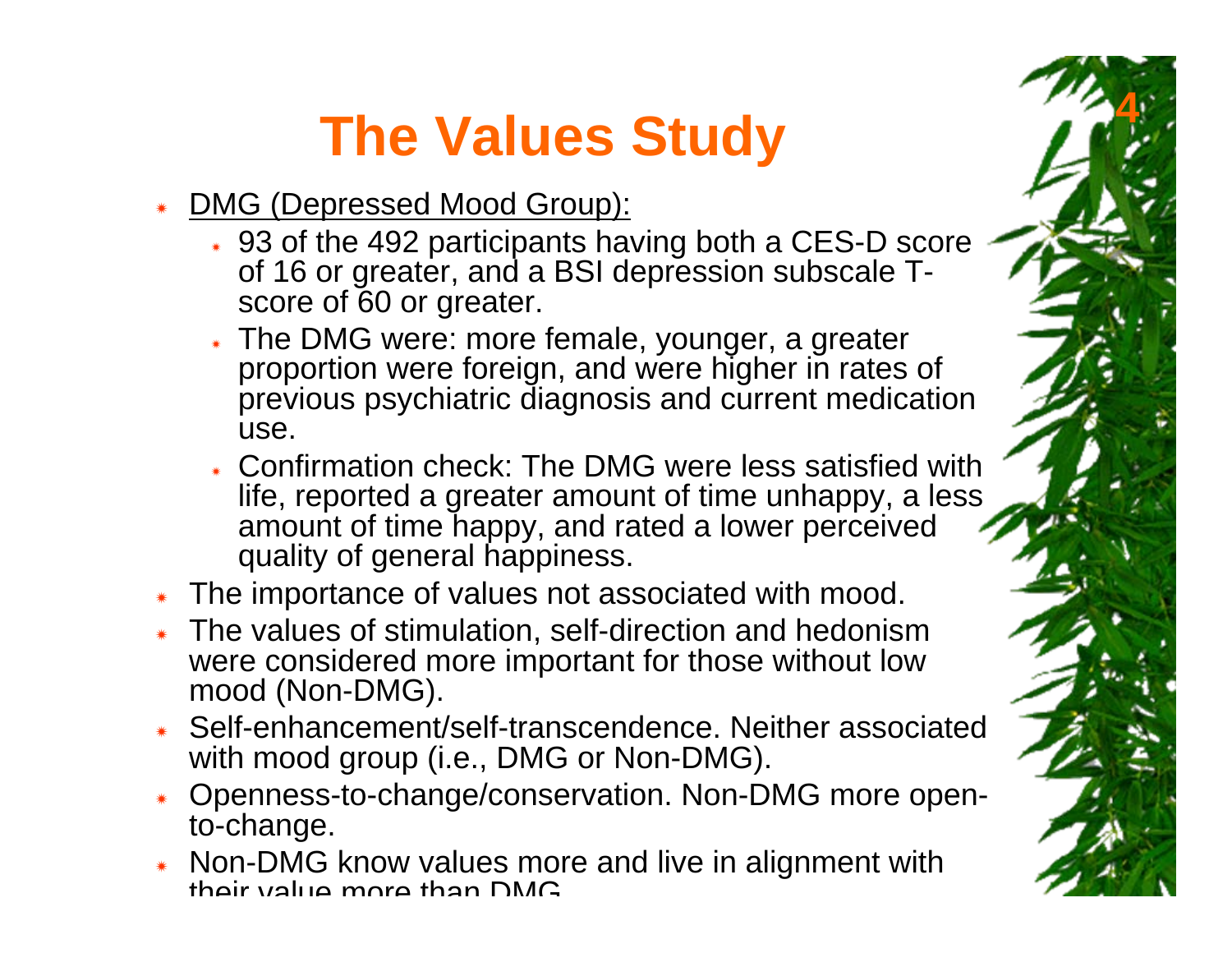- Ñ Non-DMG know values more and live in alignment with their value more than DMG.
	- $*$  Example, live in alignment with values:



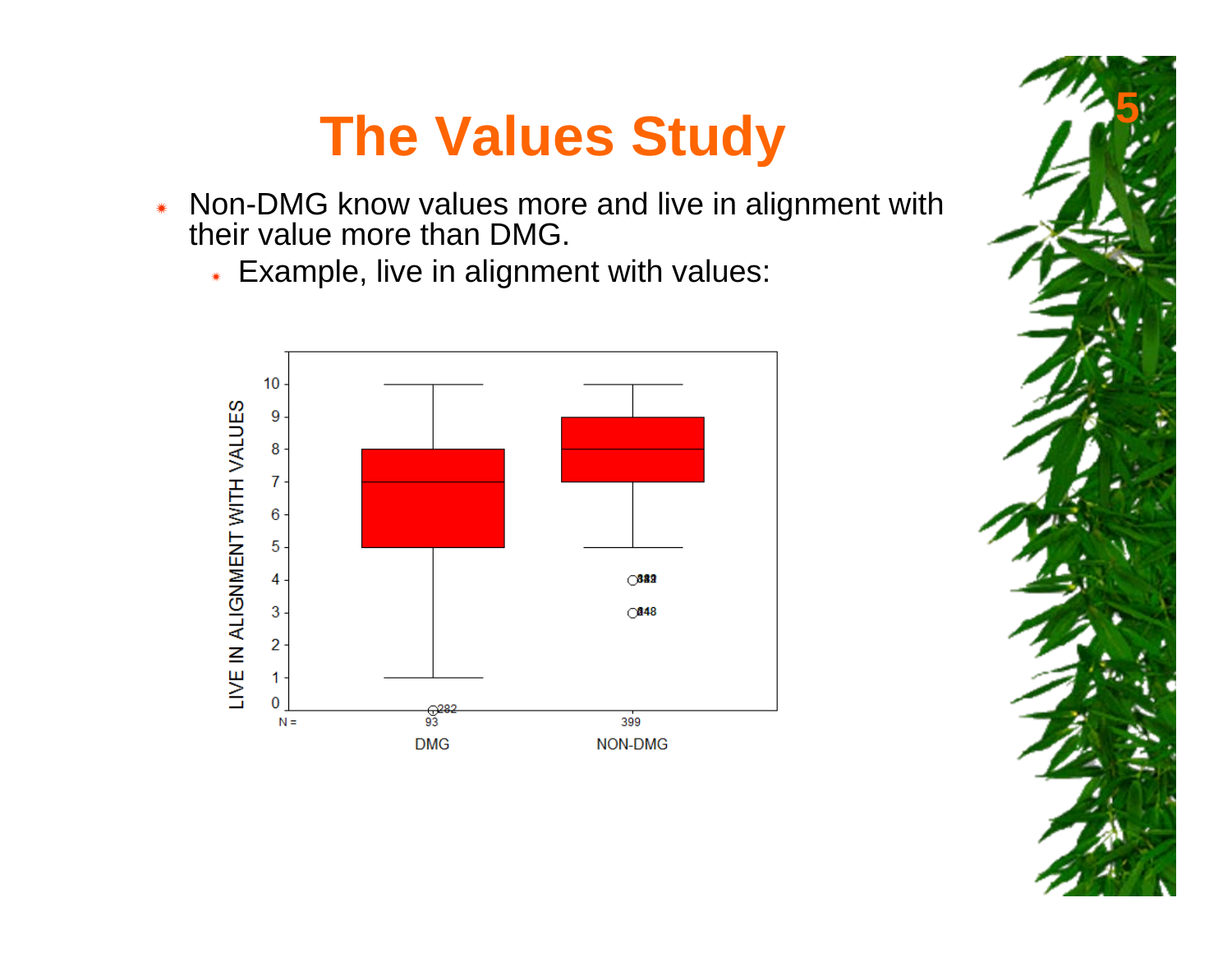- Ñ HIGH-PSY (High Psychopathology Group):
	- \* 122 of the 492 participants having a BSI GSI T-value of 60 or over.

- \* The HIGH-PSY group were younger, a greater proportion were foreign, and were higher in rates of previous psychiatric diagnosis and current medication use.
- \* Confirmation check: The HIGH-PSY group reported a greater number of dysfunctional beliefs.
- \* The importance of values not associated with psychopathology.
- $*$  The values of benevolence and conformity were considered more important for those with psychopathology (HIGH-PSY).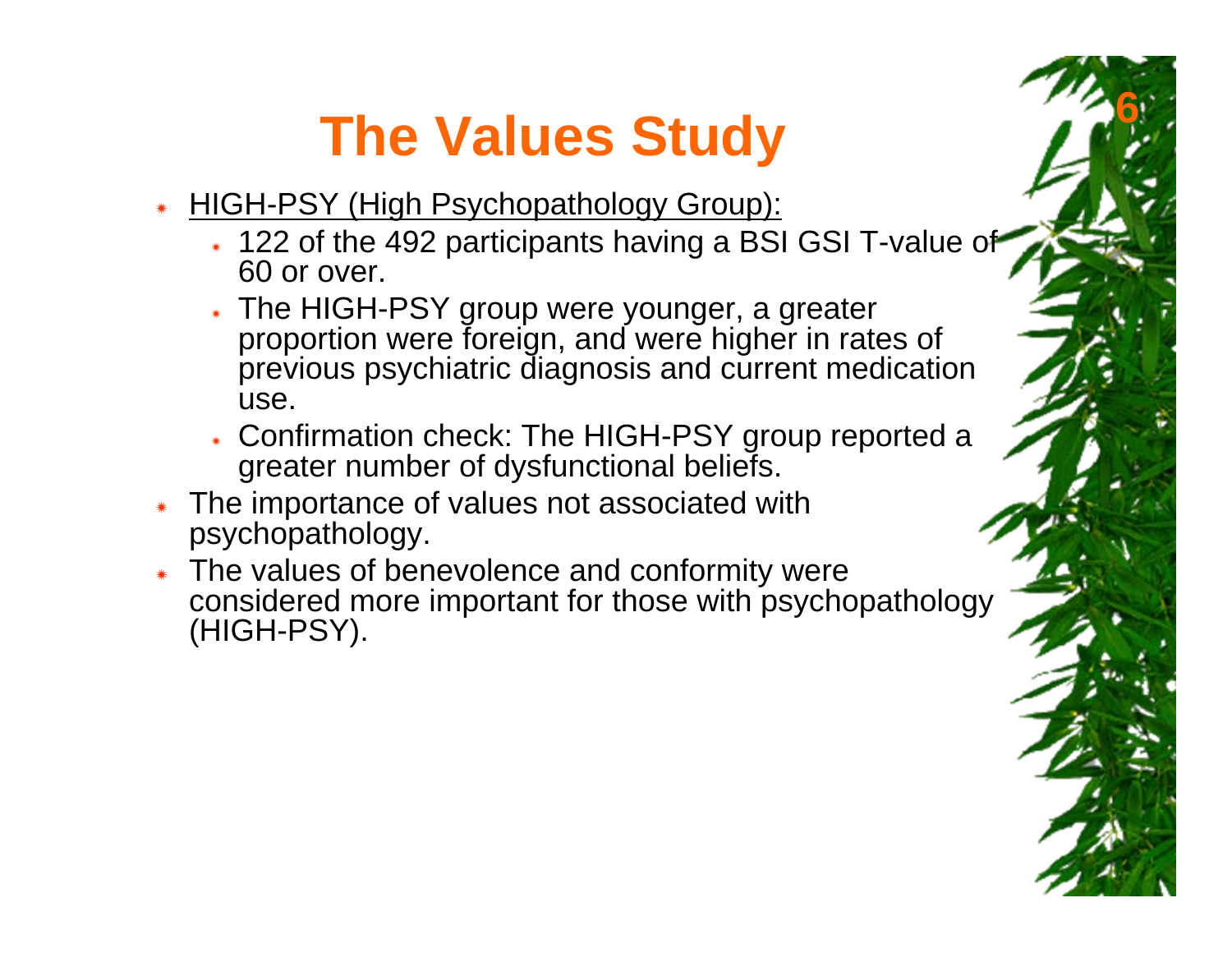- \* LOW-PSY know values more and live in alignment with their value more than HIGH-PSY.
	- ÑExample, live in alignment with values:



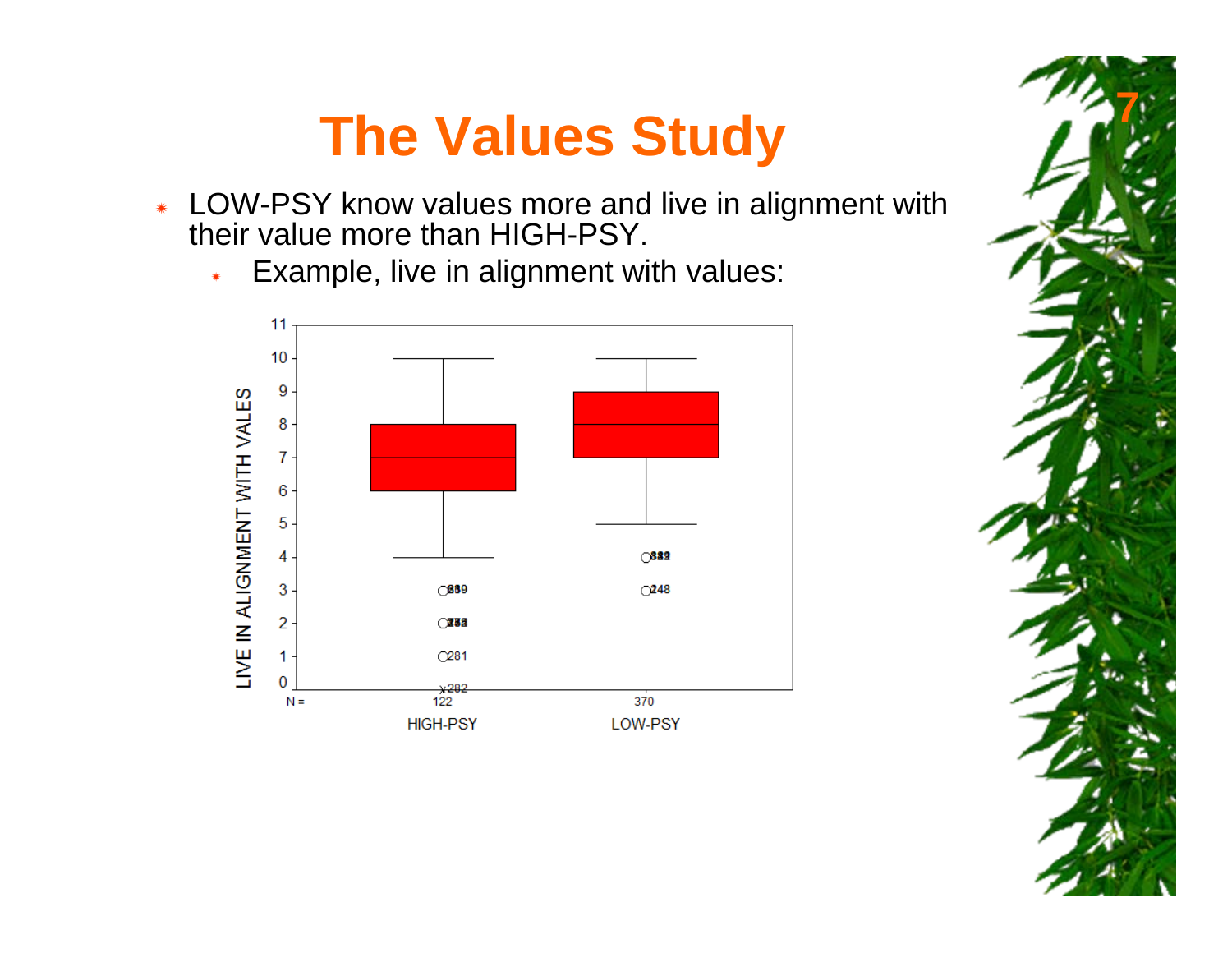- ÑHAP (Happy Group):
	- \* HAP 145 of the 492 participants having 8 or above HM scale (pretty/very/extremely happy) and 75% or more "time happy". UNHAP - 74 of the 492 participants having 1 to 5 (extremely unhappy to neutral) and 40% or less "time happy".

- \* 273 determined somewhat average.
- \* The HAP group were more male, a greater proportion were foreign, and were lower in rates of previous psychiatric diagnosis and current medication use.
- \* Confirmation check: The HAP group reported a greater satisfaction with life.

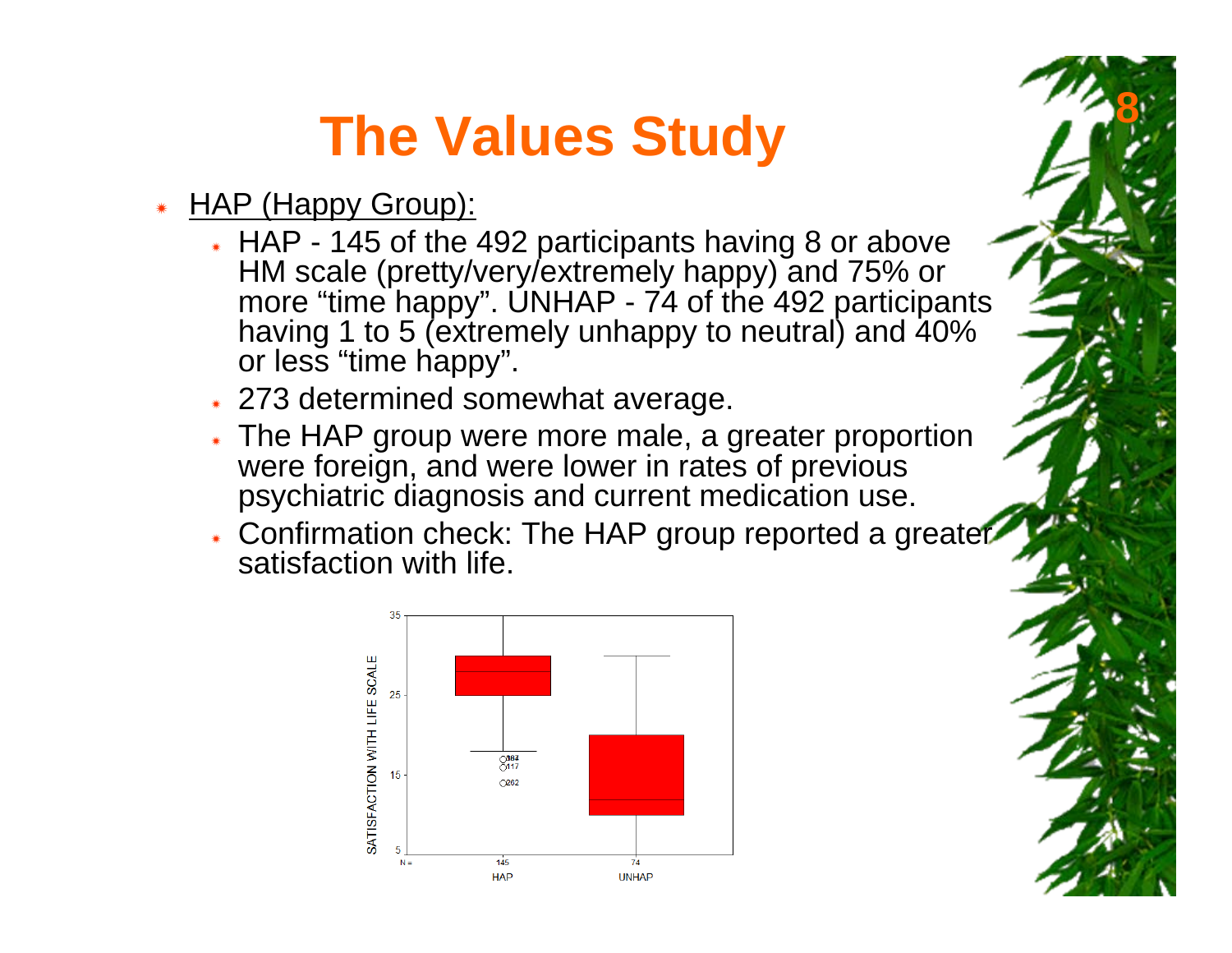\* The importance of values not associated with happiness, however HAP know values more and live in alignment with their values more than UNHAP.

- \* The values of self-direction, stimulation, hedonism, achievement, conformity and tradition were considered more important for those happy (HAP).
- \* Openness-to-change/conservation. HAP more open-tochange.
- \* HAP much less dysfunctional beliefs and psychopathology.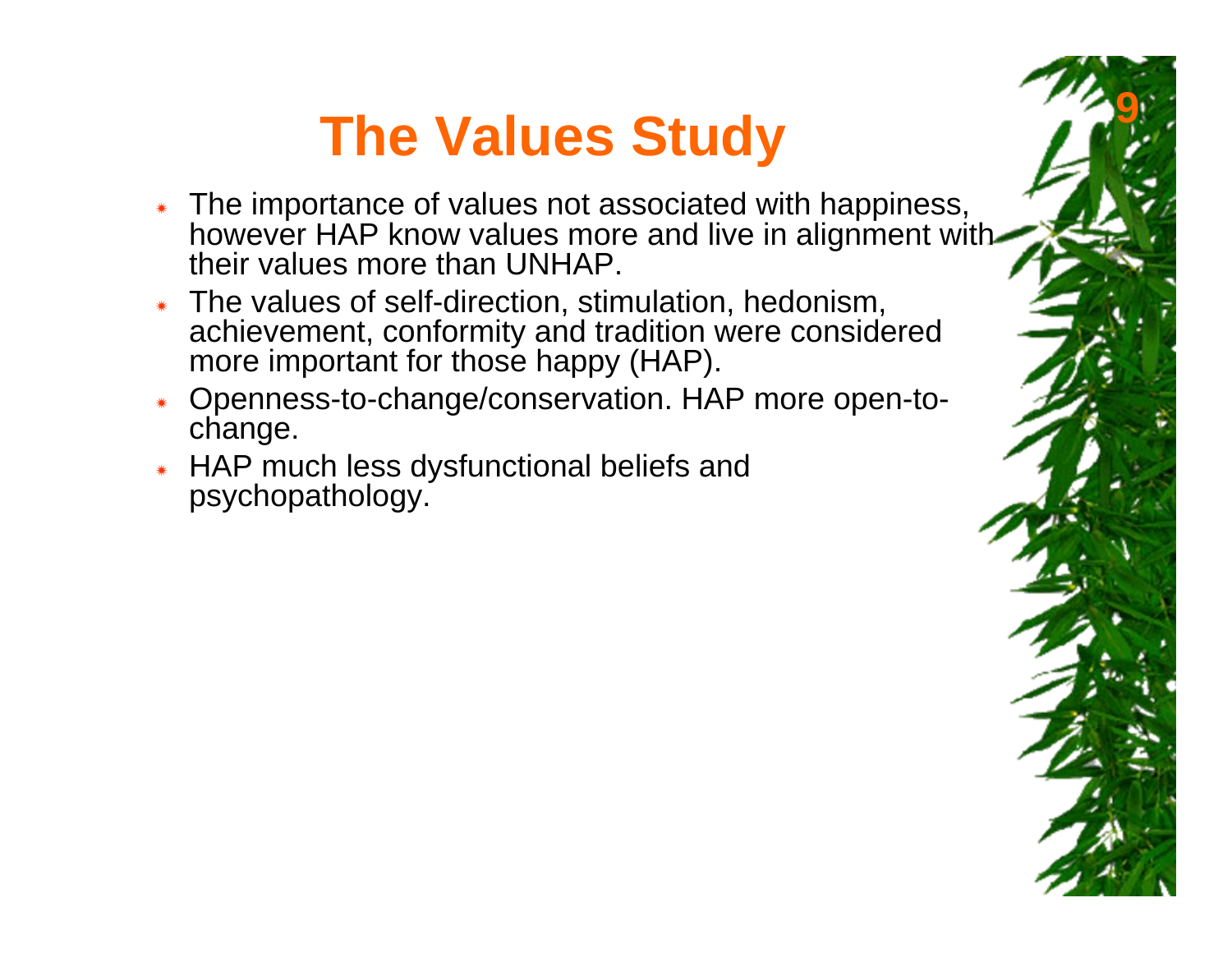- Ñ**Happiness and strengths:** 
	- $*$  HAP report more strengths overall.
	- \* (3) Hope, optimism, and future-mindedness (3.18 diff).

- \* (13) Zest, enthusiasm, and energy (2.71 diff).
- \* (20) Capacity to love and be loved (1.91 diff).
- $*$  (19) Leadership (1.54 diff).
- Ñ (10) Social intelligence (1.51 diff).

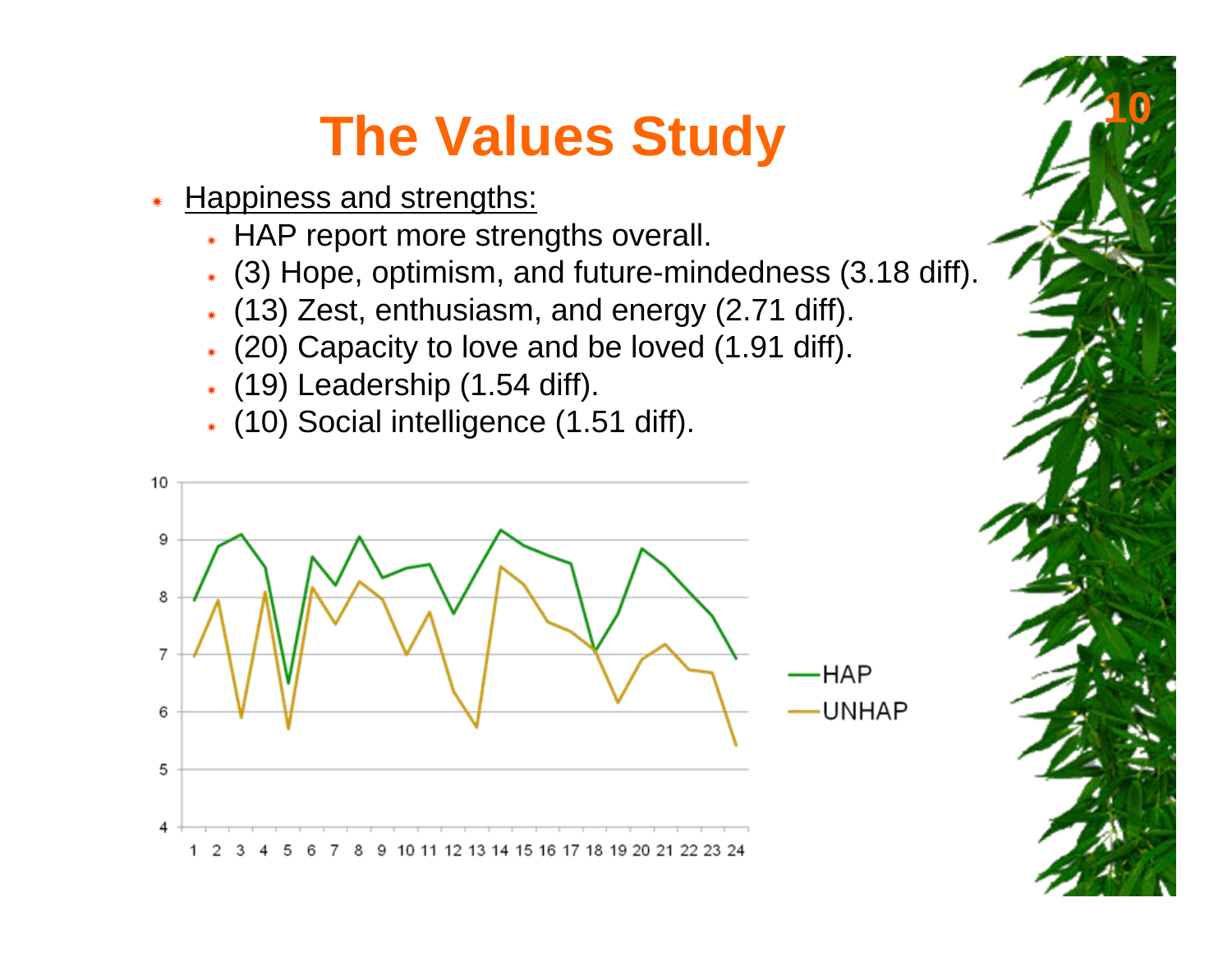**11**

#### ÑSpecific values and personality:

Pearson Product-moment correlations between SSVS and PVQ specific values and TIPI Big Five personality dimensions.

|                                                                 | Power Achie              |                                  | Hedon Stimu |                                                                                                        | Self-D               | Unive                                                                                              | Benev Tradi               |                              | Conf                                        | Secur          |
|-----------------------------------------------------------------|--------------------------|----------------------------------|-------------|--------------------------------------------------------------------------------------------------------|----------------------|----------------------------------------------------------------------------------------------------|---------------------------|------------------------------|---------------------------------------------|----------------|
| <b>SSVS Extraversion</b><br><b>PVQ Extraversion</b>             | .031                     |                                  |             | .126** 128. ** 289. ** 128. ** 128.<br>.245** .174** .376** .376** .174** .049                         |                      |                                                                                                    | $-031$<br>.082            | $-002$<br>$-146**-140**-049$ | -.009                                       | $-077$         |
| SSVS Agreeableness<br>PVQ Agreeableness                         | $-224**-120**-225**-084$ | $-370**$ -225**-095* -021        |             |                                                                                                        | .052<br>$-052$       | .124** .163** .163** .123** .043<br>.230** 166** .235 <mark>** .</mark> 235. <mark>** 378</mark> . |                           |                              |                                             |                |
| SSVS Conscientiousness .090*<br>PVQ Conscientiousness .004      |                          | .143** -.028<br>.065             | -.037       | $-065$<br>$-031$                                                                                       | .016<br>$.120**.002$ | -.020                                                                                              | .114* .116*<br>.141**.086 |                              | .099* .184**<br>.139**. <mark>412</mark> ** |                |
| O29.- SSVS Emotional stability<br>PVQ Emotional stability -.046 |                          | .015<br>$-108$ <sup>*</sup> .068 | $-031$      | .121** 085<br>.162**.239**.027                                                                         |                      | -.032                                                                                              | -058<br>$.108*$           | $-025$<br>.059               | .014<br>$-017$                              | $-045$<br>.000 |
| .026. SSVS Openness-to-exper<br>PVQ Openness-to-exper .077      |                          | $.126**026$                      |             | .357**.394**.218**-.004 -.067<br>.080 .-** 209 .- * 280 .- ** 136  ** 193  ** 157  * 180  * 190  * 190 |                      |                                                                                                    |                           |                              | $-0.058 - 144$ *                            |                |

\*p < .05. \*\*p < .01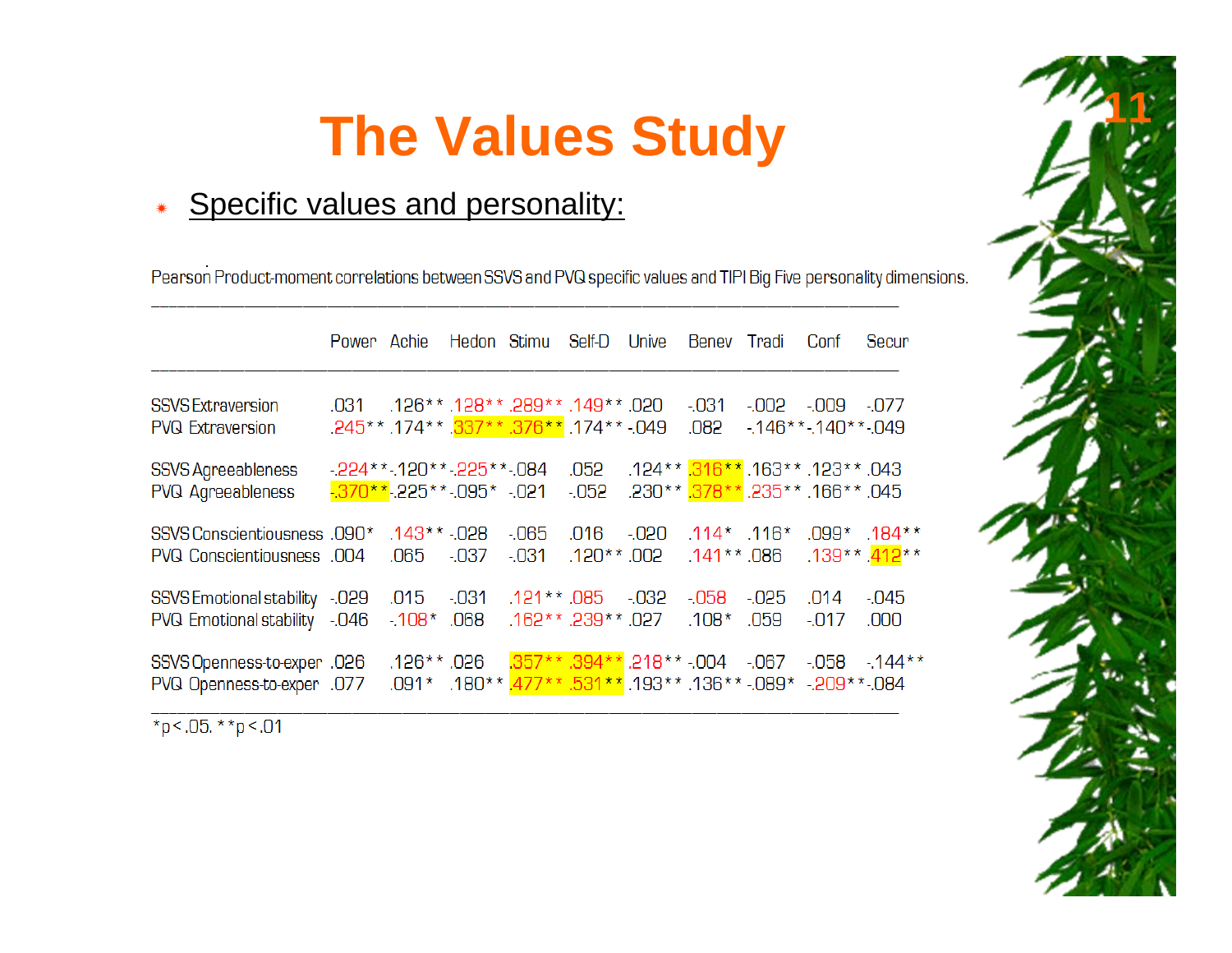#### ÑSpecific values and dysfunctional beliefs:

Pearson Product-moment correlations between SSVS and PVQ specific values and DAS dysfunctional beliefs.

|                               |  |  |  | Power Achie Hedon Stimu Self-D Unive Benev Tradi Conf Secur         |  |                                                            |
|-------------------------------|--|--|--|---------------------------------------------------------------------|--|------------------------------------------------------------|
| DAS SSVS<br>DAS PVQ           |  |  |  | *114. **186. 030. 071. 063. **212. **209. 071. 058. ** 209. ** 209. |  | .181** .113* .038 .102* .148** .063 .006 .0.10 .006 .136** |
| $\mathbf{A}$ and $\mathbf{A}$ |  |  |  |                                                                     |  |                                                            |

\*p < .05. \*\*p < .01.

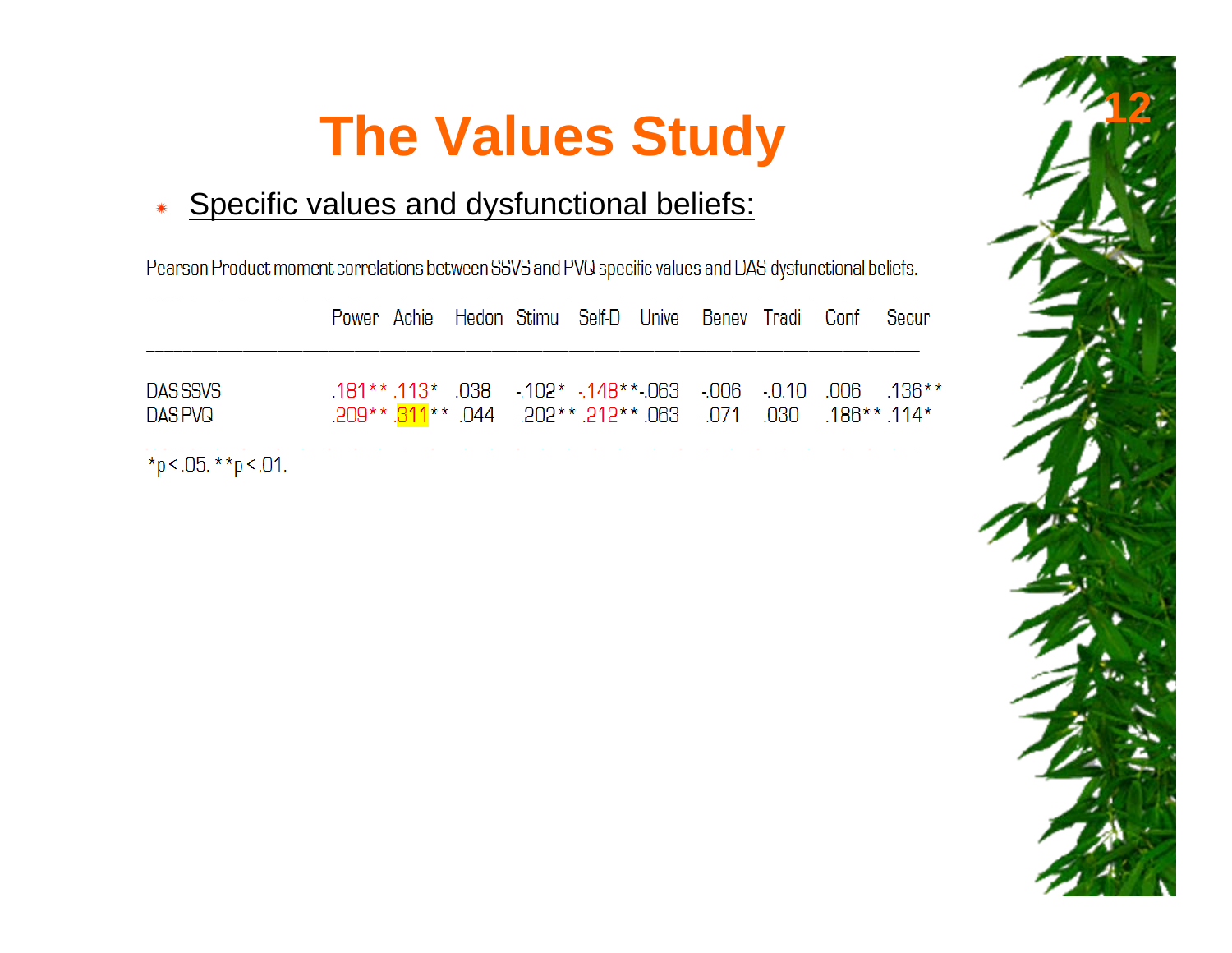#### ÑSpecific values and character strengths:

Pearson Product-moment correlations between SSVS and PVQ specific values and VIASC-R character strengths (first line SSVS, second line PVQ).

|                                  | Power         | Achie          | Hedon    | Stimu        | Self-D                       | Unive         | Benev          | Tradi   | Conf                      | Secur   |
|----------------------------------|---------------|----------------|----------|--------------|------------------------------|---------------|----------------|---------|---------------------------|---------|
|                                  |               |                |          |              |                              |               |                |         |                           |         |
| <b>Wisdom and knowledge</b>      |               |                |          |              |                              |               |                |         |                           |         |
| 2 Curiosity and interest in the  | .003          | .060           | .012     |              | .252 ** .346 ** .251 ** .078 |               |                | .036    | -057                      | -056    |
| world                            | -.002         | $-018$         | .078     |              | 281 ** 469 ** 246 **         |               | -087           | .002    | $-162**-023$              |         |
| 8 Love of learning               | .019          | $.147**$       | $-076$   |              | $.140**$ 312** 161**         |               | .076           | .052    | .023                      | .048    |
|                                  | $-061$        | $.115*$        | $-033$   | $.103*$      | $364**$                      | 214**         | $143**$        | $.100*$ | .007                      | .120    |
| 4 Judgment, critical thinking,   | .152**.107*   |                | .011     |              | .122**.133**                 | 074           | $-059$         | $-037$  | $-033$                    | .038    |
| and open-mindedness              | .056          | $.110*$        | $-016$   | $.101*$      | 226**                        | .090*         | .036           | $-037$  | $-081$                    | .075    |
| 1 Creativity, ingenuity, and     | .026          | 048            | $-011$   | $.264**$     | $319**$ 202**                |               | .056           | 041     | .034                      | $-021$  |
| originality                      | .120**        | .031           | $.093*$  | .296**       |                              | $467**.134**$ | .046           | $-001$  | -053                      | $-028$  |
| 9 Perspective (wisdom)           | .064          | $-023$         | $-004$   | .099*        | $.113*$                      | .091*         | .077           | .066    | .053                      | .028    |
|                                  | .088          | $-008$         | .007     | $.097*$      | .228**.105*                  |               | $.153**$       | .031    | .032                      | .098    |
| <b>Humanity</b>                  |               |                |          |              |                              |               |                |         |                           |         |
| 15 Kindness and generosity       | $-123**070$   |                | $-037$   | .026         | $122**$                      | $207**$       |                |         | 424** 331** 273** 210**   |         |
|                                  |               | $-155**-128**$ | .040     | 061          | $0.97*$                      | <b>283**</b>  | $473**$        |         | 306** 212** 174**         |         |
| 20 Capacity to love and be loved | $-003$        | .080           | .043     | $154**$      | $101*$                       | $.119**$      | $.198**.148**$ |         | $146$ **                  | $154**$ |
|                                  | $-057$        | .031           | $.152**$ | $.192**$     | .080                         | .093*         | $316**$        | $102*$  | .019                      | $.116*$ |
| 10 Social intelligence           | .073          | .065           | .002     |              | $.185***.117**$              | 063           | .040           | .039    | .058                      | .057    |
|                                  | $.104*$       | $.104*$        | $167**$  |              | .251 ** .165 **              | .067          | .225**         | .018    | $-047$                    | .032    |
| Temperance                       |               |                |          |              |                              |               |                |         |                           |         |
| 12 Self-control and              | .165**.107*   |                | -029     | .067         | .023                         | .020          | .040           |         | .149**.148**.172**        |         |
| self-regulation                  | .080          | .087           | $-039$   | .015         | .080                         | 064           | $.103*$        |         | .159**.190**              | 329     |
| 18 Caution, prudence, and        | $.115*$       | $-008$         | $-068$   | $-052$       | $-063$                       | .052          | $.127**$       |         | $185**.190**$             | 298**   |
| discretion                       | .021          | $-004$         | $-081$   | $-153**-014$ |                              | .074          | .072           |         | 234** 258**               | $431**$ |
| 23 Modesty and humility          | $-016$        | $-011$         | $-075$   | $-023$       | .040                         | $145**$       | 232**          |         | 315** 231** 157**         |         |
|                                  | $-162**-102*$ |                | $-016$   | .043         | .035                         | $.276**$      | 339**          |         | 394 ** 265 ** 216 **      |         |
| 22 Forgiveness and mercy         | -033          | $-007$         | $-123**$ | .072         | $.129**$                     | $.111*$       | $224**$        |         | .237 ** .187 **           | D71     |
|                                  | $-139**093*$  |                | -006     | .139**       | .082                         | 235**         |                |         | 425** 263** .131** .143** |         |

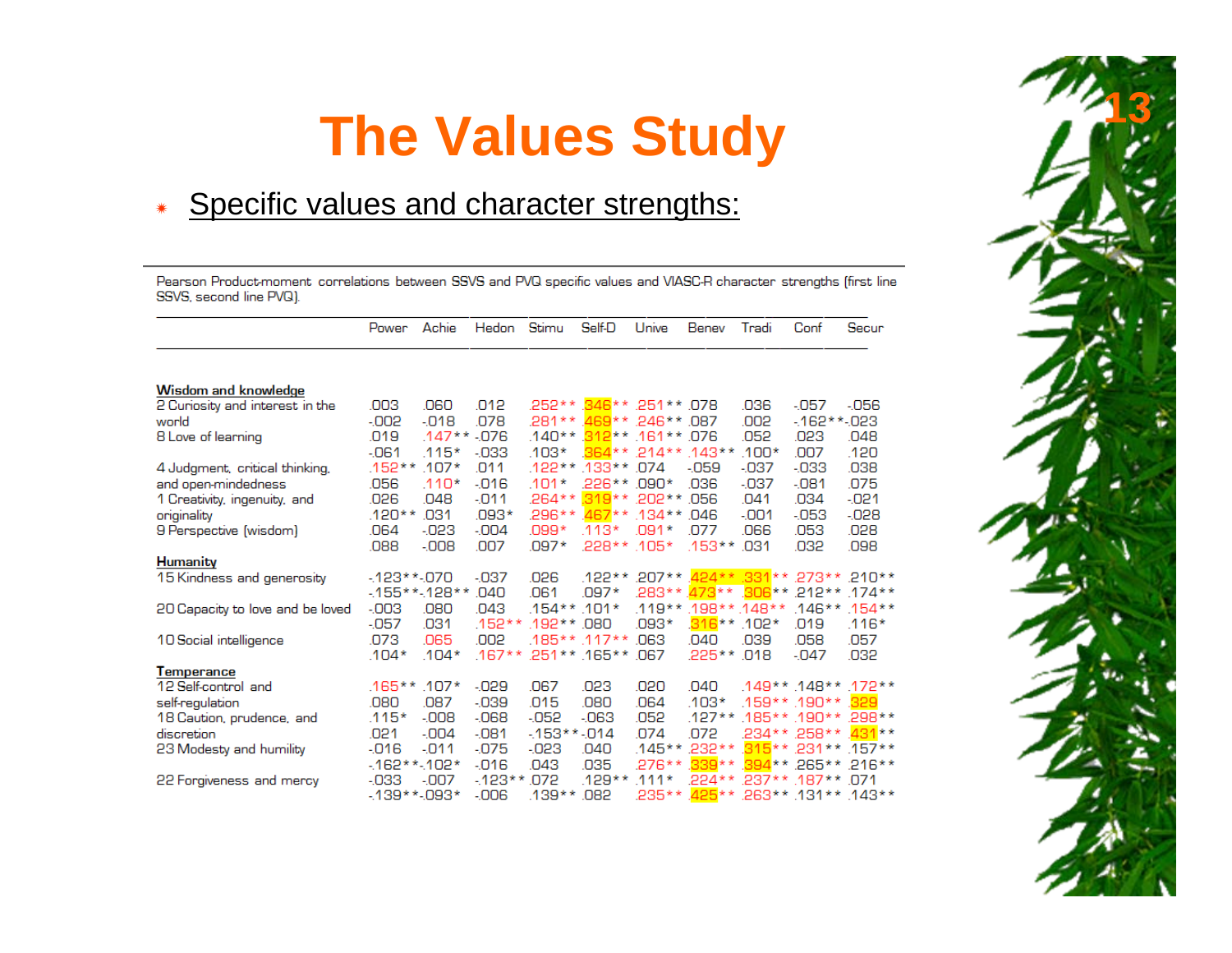Pearson Product-moment correlations between SSVS and PVQ specific values and VIASC-R character strengths (first line SSVS. second line PVQ).

|                                              | Power        | Achie              | Hedon                                        | Stimu      | Self-D                                         | Unive        | Benev                    | Tradi         | Conf                                                                      | Secur    |
|----------------------------------------------|--------------|--------------------|----------------------------------------------|------------|------------------------------------------------|--------------|--------------------------|---------------|---------------------------------------------------------------------------|----------|
| Justice                                      |              |                    |                                              |            |                                                |              |                          |               |                                                                           |          |
| 21 Citizenship, teamwork, and                | .014         | $.101*$            | $-019$                                       | .091*      | 082                                            | .072         |                          |               | .207** 323** 275** 268**                                                  |          |
| Loyalty                                      | $-040$       | .038               | $.105*$                                      | $.145**$   | .054                                           |              |                          |               | .128** 357** 272** 235** 276**                                            |          |
| 6 Fairness, equity, and justice              | -063         | -030               | $-0.95*$                                     | 032        | $093*$                                         |              |                          |               | 267** 276** 209** 125** 093*                                              |          |
|                                              | $-135**087$  |                    | $-084$                                       | $-014$     | $.103*$                                        |              | .383** 269** 193** 146** |               |                                                                           | .170     |
| 19 Leadership                                |              | .160** .152** .042 |                                              |            | .197**.149**.040                               |              | $-003$                   | .095*         | .053                                                                      | .102*    |
|                                              |              |                    | 012. ** 288. ** 253. ** 253. ** 259. ** 259. |            |                                                |              | .088                     | $-023$        | $-008$                                                                    | .138**   |
| Courage                                      |              |                    |                                              |            |                                                |              |                          |               |                                                                           |          |
| 5 Bravery and valor                          | $151**$      | .066               | .029                                         | .195** 074 |                                                | $.123**.039$ |                          | $.159**.096*$ |                                                                           | .060     |
|                                              | $.163**$     | .061               | .061                                         |            | .260** .197** .110*                            |              | $-013$                   | 018           | -017                                                                      | .110     |
| 7 Industry, diligence, and                   | .056<br>-006 | .088<br>.049       | $-160**040$<br>$-139**-021$                  |            | .071                                           | .065         |                          |               | .193**.191**.150**.182**<br>.165**.168**.181**.210**.231**                | 365      |
| Perseverance                                 | $-028$       | $-006$             | $-038$                                       | $-105*$    | $.129**.100*$                                  |              |                          |               | .288** .184** .123** .144**                                               |          |
| 14 Honesty, authenticity, and<br>genuineness | $-102*$      | $-048$             | .012                                         | .025       |                                                |              |                          |               | **212. **198. ** 216. ** 216. ** 198. ** 188.                             |          |
| 13 Zest, enthusiasm, and energy              | $.094*$      | $.178**$           | .082                                         |            | .332** .157** .061                             |              | .040                     |               | $.177**$ .164** .076                                                      |          |
|                                              | $.152**$     | $.101*$            |                                              |            | .275** .410** .252** .027                      |              | $.141**.047$             |               | .016                                                                      | $.127**$ |
| Transcendence                                |              |                    |                                              |            |                                                |              |                          |               |                                                                           |          |
| 17 Appreciation of beauty and                | .036         | .049               | -028                                         |            |                                                |              |                          |               | 170** 139** 253** 173** 163** 169** 114*                                  |          |
| Excellence                                   | $-023$       | $-057$             |                                              |            | .147** .155** .182** .235** .150** .145** .053 |              |                          |               |                                                                           | $.198**$ |
| 11 Humor and playfulness                     | .102*        | 087                |                                              |            | .196** 250** 198** 039                         |              | .017                     | .071          | .055                                                                      | 093*     |
|                                              | $.098*$      | 074                |                                              |            | 368 ** 269 ** 230 ** 029                       |              | $.156**.024$             |               | $-105*$                                                                   | ann-     |
| 16 Gratitude                                 | .066         | .098*              | -010                                         | .080       |                                                |              |                          |               | .122** .127** .234** .274** .202**                                        | 165**    |
|                                              | $-065$       | $-011$             | D79                                          |            |                                                |              |                          |               | .132** .130** .250* * . <mark>353</mark> * * .280* * .132* * .130*        |          |
| 3 Hope, optimism, and                        | .023         | $.104**$           | -020                                         |            | .205** .163** .165** .129** .202** .170**      |              |                          |               |                                                                           | 075      |
| future-mindedness                            | .042         | .054               |                                              |            | .141** 297** 296** 173** 200** 146** 048       |              |                          |               |                                                                           | .107     |
| 24 Spirituality, sense of purpose,           | $-045$       | -073               | $-161**.023$                                 |            | $.110*$                                        |              |                          |               | 235** 309** 391** 333** 152**                                             |          |
| and faith                                    | $-008$       | $-086$             | $-040$                                       | .080       |                                                |              |                          |               | ** 220. ** 239. ** <mark>489.</mark> ** <mark>489.</mark> ** 251. ** 251. |          |

\*p < .05. \*\*p < .01.

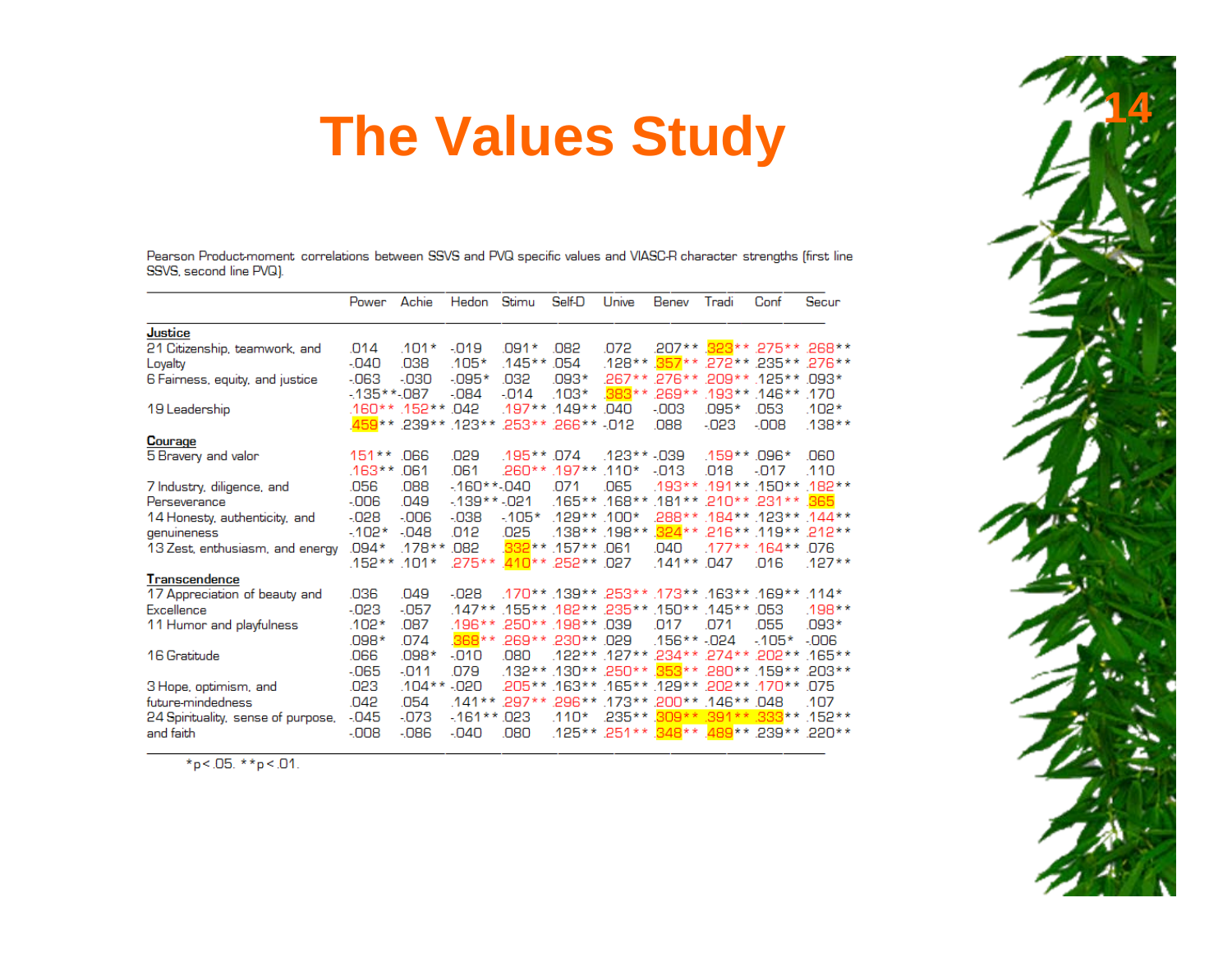#### **The measurement of values**

- \* Theorists have proposed many psychometric instruments for measuring values over time, e.g.
	- \* Allport & Vernon (1931) Study of Values (SOV).
	- \* Kahle (1983) List of Values (LOV).
	- \* Miller, Baca & Matthews (2001) Personal Values Card Sort (PVCS).
- \* I recommend the use of both the **SSVS** (Lindeman & Verkasalo, 2005) and **PVQ** (Schwartz, Melech, Lehmann, Burgess, & Harris, 2001), and the avoidance of the Schwartz Value Survey (SVS) or Rokeach Value Survey (RVS ).
- \* The SSVS is a good explicit measure, and the PVQ a good implicit measure.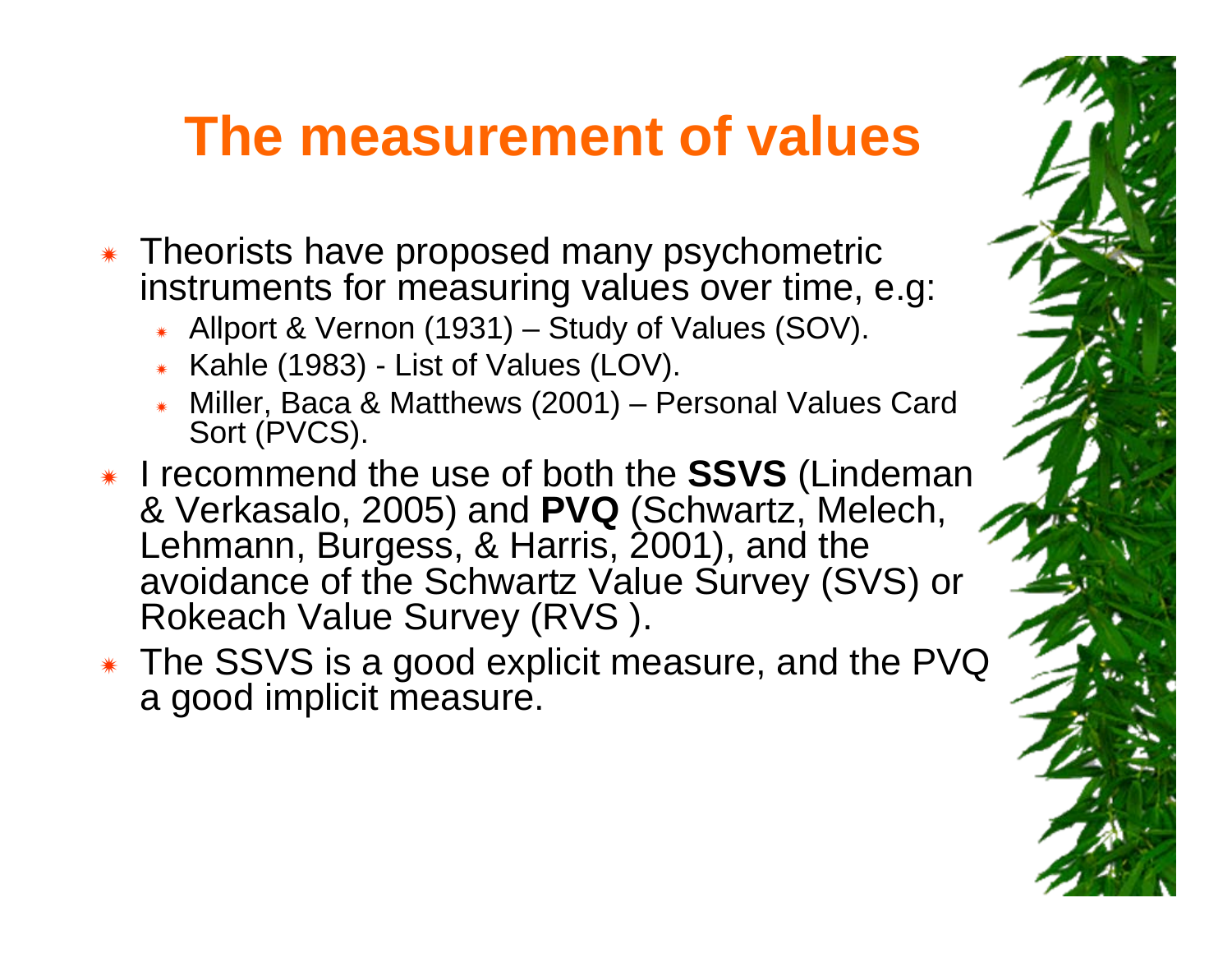## **Main conclusions**

- \* How important you think values are is largely unrelated to mood or psychopathology; what's important is whether you know your values and are living in alignment with them.
- \* The value of stimulation and being open-to-change is related to good mood and mental health.
- \* No real differences between yourself vs. others in relation to good mood or mental health.
- ÑSeems strengths related to happiness.
- \* Seems personality, dysfunctional beliefs, and strengths related to values.